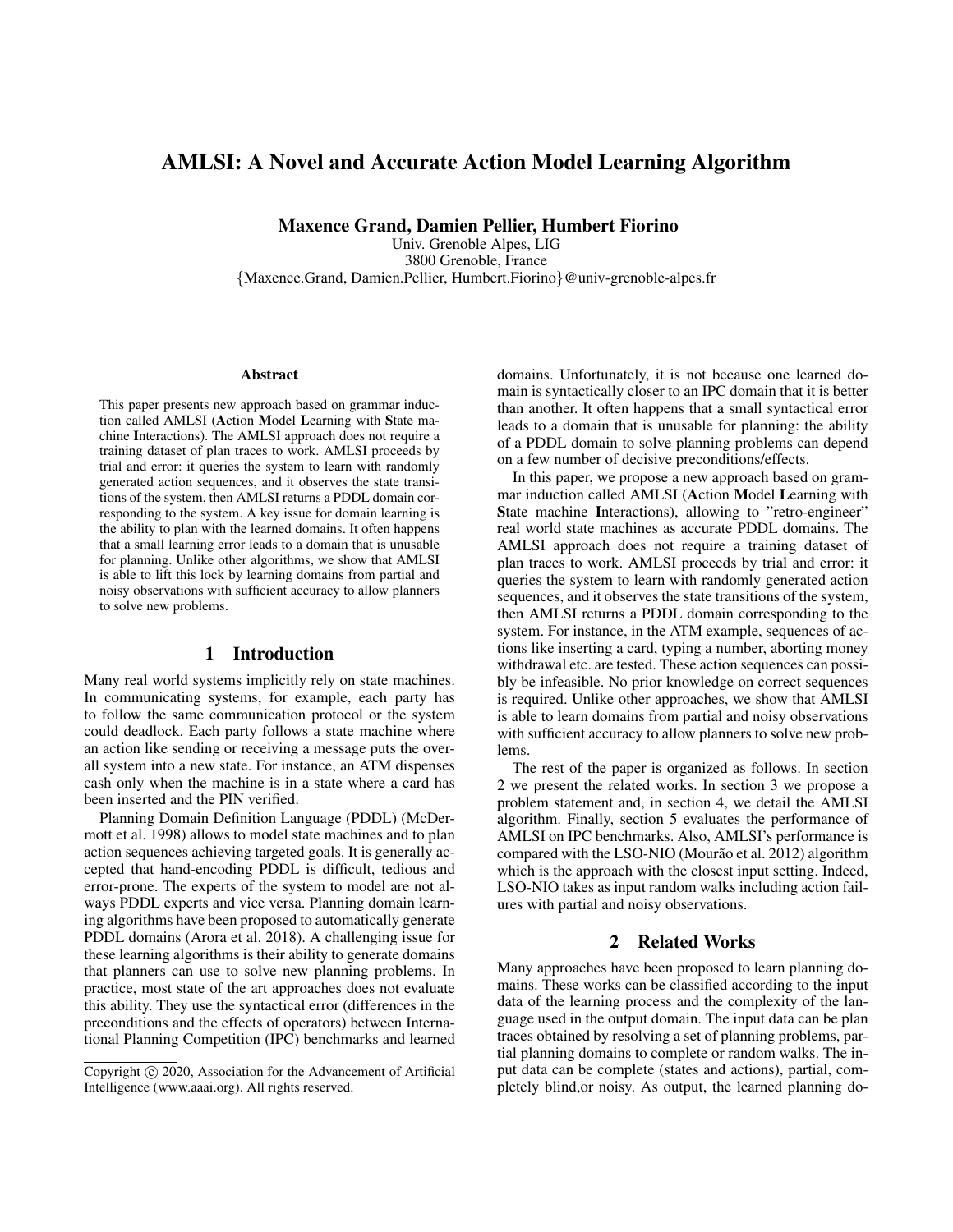mains can have different levels of expressivity: negative preconditions, static relations, numerical functions or conditional effects.

Many works takes as input a set of plan traces and a partial action model, and tries to incrementally refine this action model to complete it, as for instance, EXPO (Gil 1994) and more recently RIM (Zhuo, Nguyen, and Kambhampati 2013) and OpMaker (McCluskey, Richardson, and Simpson 2002). In practice, RIM constructs sets of "soft" and "hard" constraints between observed states and actions, which are solved with weighted MAX-SAT solvers to obtain the refined action models. In all these approaches, it is assumed that the observations are complete and noiseless. Opmaker induces operators with users interaction. Th partial domain is built by the user within the GIPO tools (Simpson et al. 2014), then users gives plan traces and intermediate state observations and OpMaker induces pre-conditions and effects.

A second group of works takes as input only plan traces. Most of them are able to deal with partial observations (except Observer (Wang 1995) that deal only with complete observations). Among these approaches are ARMS (Yang, Wu, and Jiang 2007), SLAF (Shahaf and Amir 2006), Louga (Kucera and Barták 2018) or Plan-Milner algorithm (Segura-Muros, Pérez, and Fernández-Olivares 2018). ARMS gathers knowledge on the statistical distribution of frequent sets of actions in the plan traces. It then forms a weighted propositional satisfiability problem (weighted SAT) and solves it with a weighted MAX-SAT solver. Unlike ARMS, SLAF is able to learn action models with conditional effects. To that end, SLAF relies on the building of logical constraint formula based on a direct acyclic graph representation. Then, Louga takes also as input plan traces and work with partial noiseless observations. However, Louga is able to learn action models with static properties and negative preconditions. Louga uses a genetic algorithm to learn action effects and an ad-hoc algorithm to learn action preconditions. Then, Plan-Milner uses a classification algorithm based on inductive rule learning techniques: it learns action models with discrete numerical values from partial and noisy observations. Finally, the LOCM family of action model learning approaches (Cresswell, McCluskey, and West 2009; Cresswell and Gregory 2011; Gregory and Cresswell 2015; Gregory and Lindsay 2016) works without information about initial, intermediate and final states. These algorithms extract, from plan traces, parameterized automata representing the behaviour of each object. Then preconditions and effects are generated from these automata.

The last group of works takes as input a set of action sequences randomly generated. Random walk approaches like IRALe (Rodrigues, Gérard, and Rouveirol 2010) deal with complete but noisy observations. IRALe is based on an online active algorithm to explore and to learn incrementally the action model with noisy observations. Others approaches such as LSO-NIO (Mourão et al. 2012) are able to deal with both partial and noisy observations. LSO-NIO uses a classifier based on a kernel trick method to learn action models. It consists of two steps: (1) it learns a state transition function as a set of classifiers, and (2) it derives the action model

from the parameters of the classifiers.

AMLSI differs from the state-of-the-art algorithms in several points. Firstly, AMLSI is one of the few algorithms able to deal with noisy and partial observations. Secondly, AMLSI works with both feasible and infeasible action sequences while most approaches use only feasible action sequences or plan traces. To our best of knowledge, only IRALe and LSO-NIO use failures in action sequences, but AMLSI differentiates feasible and infeasible action sequences. In addition, AMLSI uses random walks to generate its training datasets of both feasible and infeasible action sequences, whereas most of the algorithms like ARMS, Louga and Plan-Milner either only use plan traces or random walks generating feasible action sequences. Thirdly, in terms of expressivity, AMLSI learns PDDL domains including static relations in preconditions as well as negative preconditions. To our best knowledge, only Louga has the same expressivity but it cannot work with noisy traces. Also, AMLSI is an interactive approach. As far as we know,, the only other interactive approach is OpMaker, however these two approaches differ in several ways. Indeed OpMaker takes a partial domain and plan traces as input while AMLSI takes random walks. Moreover, OpMaker only uses feasible actions. Also, the interactive aspect is different, for OpMaker the interactions allow to know the intermediate states, while the interactions allow AMLSI to know if an action is feasible or not for a given state. More importantly, AMLSI is the only algorithm able to learn planning domains accurate enough to be used by planners to solve new planning problems (i.e. that are not in the training sets) with such a level of noise in observations (see Section 5).

# 3 Problem Statement

We work in the context of classical STRIPS planning (Fikes and Nilsson 1971). World states s are modeled as sets of propositions and actions change the world states. Formally, let S be a set of all the propositions modeling properties of world, and A the set of all the possible actions in this world. A state s is a subset of S and each action  $a \in A$  is a tuple  $(\eta_a, \rho_a, \epsilon_a^+, \epsilon_a^-)$ , where  $\eta_a$  is the name of  $a, \rho_a, \epsilon_a^+, \epsilon_a^- \subseteq S$ are sets of propositions, and  $\epsilon_a^+ \cap \epsilon_a^- = \emptyset$ .  $\rho_a$  are the preconditions of  $a$ , that is, the propositions that must be in the state before the execution of a.  $\epsilon_a^+$  and  $\epsilon_a^-$  are respectively the positive and the negative effects of  $a$ , that is, the propositions that must be added or deleted in s after the execution of the action a. An operator is a lifted action described with PDDL.

Let  $\gamma$ :  $S \times A \rightarrow S$  be the state transition function of a system such that  $s' = \gamma(s, a) = (s \cup \epsilon_a^+) \setminus \epsilon_a^-$ .  $\gamma(s, a)$ is defined if and only if  $\rho_a \subseteq s$ . Let  $\pi = [a_0, a_1, \dots, a_n]$ be a sequence of actions, and  $+$  the concatenation of two sequences.  $\Gamma(s_0, \pi)$  is defined recursively as follows:

$$
\Gamma(s_0, \pi) = \begin{cases}\n[s_0] & \text{if } \pi = \emptyset \\
[s_0] & \text{if } \rho_{a_0} \nsubseteq s_0 \\
[s_0] + \Gamma(\gamma(s_0, a_0), [a_1, \dots, a_n]) & \text{otherwise}\n\end{cases}
$$

 $\pi$  is *feasible* given a state  $s_0$  if and only if  $\Gamma(s_0, [a_0, a_1, \ldots, a_n]) = [s_0, s_1, \ldots, s_n],$  and  $\pi$  and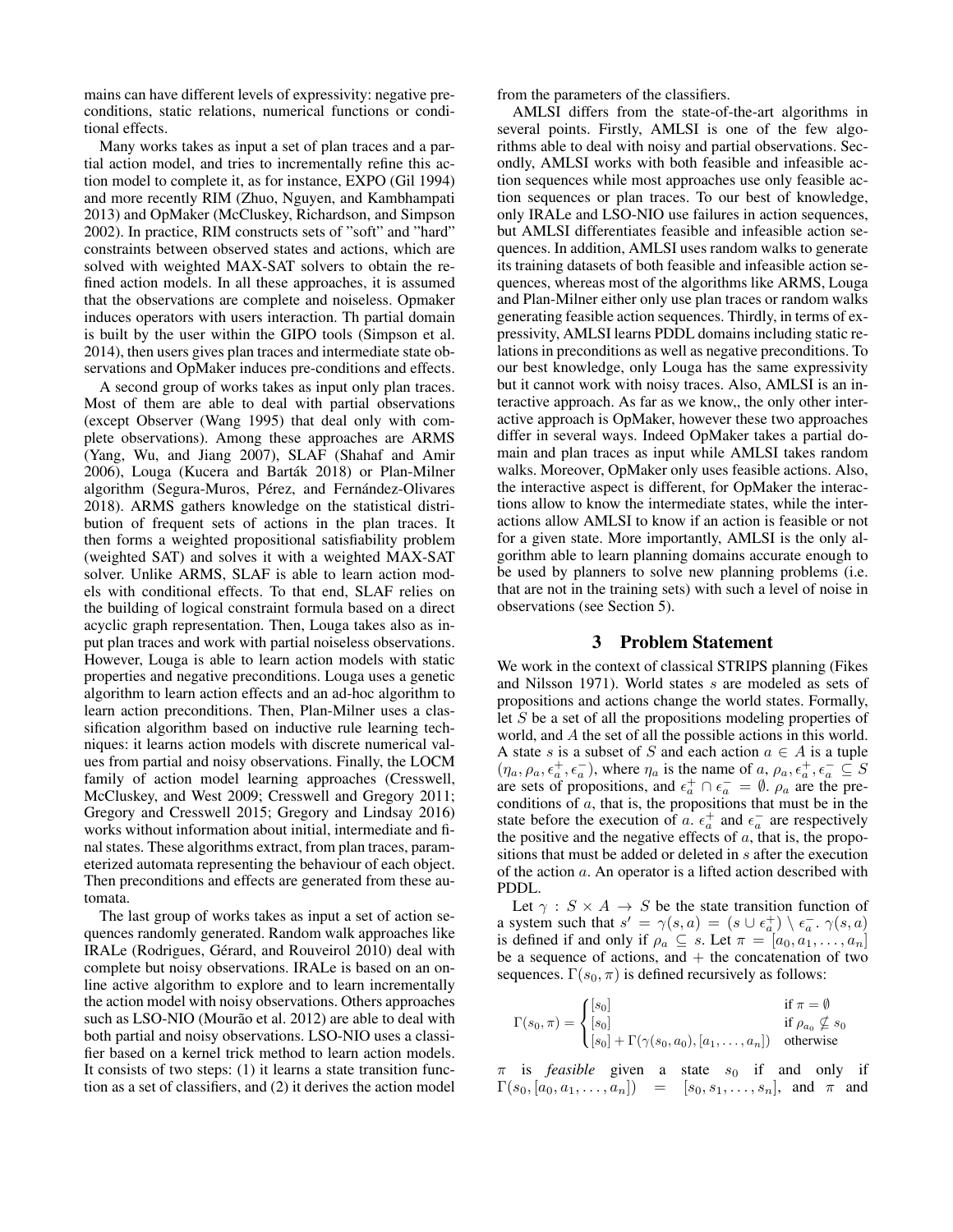$[s_0, s_1, \ldots, s_n]$  have the same length. Otherwise  $\pi$  is an *infeasible* sequence of actions. In this paper, we assume that:

- for all  $a \in A$ ,  $(\eta_a, \rho_a, \epsilon_a^+, \epsilon_a^-)$ , the name of a is known but not  $\rho_a$ ,  $\epsilon_a^+$  and  $\epsilon_a^-$ ;
- $\gamma$  is the state transition function to learn and to express as a set of PDDL lifted operators usable by a planner ;
- the observations  $\Gamma(s_0, \pi)$  are possibly partial and noisy. A partial observation is a state where some propositions are missing, i.e. could either be true or false. A noisy observation is state where the truth value of some propositions is incorrect, i.e. some propositions observed as false should have been observed as true and vice versa.

# 4 The AMLSI approach

The AMLSI algorithm takes as input the set of action A and the set of propositions S, builds two datasets by interactions with a state machine and returns a PDDL domain. After building datasets, the AMLSI approach performs the learning phase which is composed of three steps. We begin by a grammar induction step. Then we generate, from the grammar previously learned, PDDL operators. Finally, we refine the domain.

## 4.1 Dataset generation

The objective of this step is to build two training datasets:  $I_+$ (positive samples) containing the feasible action sequences and the corresponding observations, and I<sup>−</sup> (negative samples) containing the infeasible action sequences: at a given state s, we query the system about the feasibility of an action  $\alpha$  randomly chosen in A. If  $\alpha$  is feasible, the current state is observed and we add  $a$  to the current  $\pi$ . This random walk is iterated until  $\pi$  reaches an arbitrary length, and added to  $I_+$ . If a is infeasible in the current state, the concatenation of  $\pi$ and  $a$  is added to  $I_-.$ 

#### 4.2 Grammar Induction

In the second step, we use the RPNI algorithm (Oncina and García 1992) to learn the regular grammar based on  $I_+$  and I<sup>−</sup> inputs. RPNI has a polynomial complexity and is optimal: it returns the smallest automaton (a regular grammar can be represented as a deterministic finite automaton) accepting all the positive samples  $I_+$  and rejecting all the negative samples  $I-$  when  $I+$  and  $I-$  are "characteristic" (Oncina and García 1992). Formally, the deterministic finite automaton learned is a quintuple  $\lt A, N, n_0, \gamma, F >$ , where A is the set of actions, N is the set of nodes,  $n_0 \in N$  is the initial node,  $\gamma$  is the node transition function, and  $F \subseteq N$  is the set of final nodes.

Finally, to prepare the grammar induction, we built  $I^P_+$ and  $I_{-}^{P}$ , which are samples  $I_{+}$  and  $I_{-}$  extended tanks a preprocessing steps. Pairwise constraints (PC) are pairs of action that cannot be consecutive in a sequence. These constraints are based on the fact that for an action to be feasible a certain number of resources must be produced (add list) and others must be consumed (del list). For instance, in the gripper domain,  $move(r_1 r_2)$  is never followed by  $pick(b \ r_1 \ grip)$  because  $(at - roby \ r_1)$  must

be true to execute  $pick(b r_1 grip)$ , and after the execution of  $move(r_1 r_2)$ ,  $(at - roby r_1)$  is always false, therefore  $pick(b r_1 grip)$  cannot follow  $move(r_1 r_2)$ . PC computation is based on  $I_{+}$ : we assume that only pairs of actions in  $I_+$  are possible:

 $\{\forall a_i, a_j \in A^2, a_i, a_j \in I^p_-\ iff f \nexists \pi \in I_+ \ s.t. \ \pi = [\pi_1, a_i, a_j, \pi_2]\}$ 

## 4.3 Operator generation

Operator generation is based on four steps:

Observation mapping Once the automaton is induced, we need to know which node of the automaton corresponds to which observed state. To do that, we input in the automaton all the positive samples in  $I_+$  and map the pairs "node, action" in the automaton with the pairs "state, action" in  $I_{+}$ . There are two different mappings: the mapping (A)nte  $\mu_A$  and the mapping (P)ost  $\mu_P$ .  $\mu_A(n, a)$  (resp.  $\mu_P(n, a)$  gives the state before (resp. after) the execution of the transition  $a$  in node  $n$ . Then, we compute a reduced mapping  $\bigcap \mu_A$  (resp  $\bigcap \mu_P$ ), which contains the common propositions of all the states for a given  $(n, a)$ . For instance, consider the classical gripper planning domain: (at b  $r_1$ ) is in  $\bigcap \mu_A(0, pick(b r_1 grip))$  iff (at b  $r_1$ ) is  $\bigcap \mu_A(0, pick(b \ r_1 \ grip))$  and  $\bigcap \mu_P(0, pick(b \ r_1 \ grip))$ in all  $\mu_A(0, pick(b r_1 grip))$ . Likewise, we remove from all the propositions whose parameters are not a subset of  $(b r_1 qrip)$ , the parameters of pick $(b r_1 qrip)$  (classical planning assumption (Fikes and Nilsson 1971)).

Precondition generation To learn the preconditions of an operator o, we find all propositions that are always present in the reduced mapping of all the nodes where an action a, instantiating an operator o, is feasible. Formally,  $p (resp \neg p) \in \rho_o$  if and only if  $\forall a$  instance of  $o$ :

$$
\forall (n, a) : p \ (resp \ \neg p) \in \bigcap \mu_A(n, a)
$$

**Effect generation** To learn the effects of an operator  $o$ , we find all propositions that are always (resp never) present before the execution of an action  $a$ , instantiating an operator o, in the automaton and never (resp always) present after the execution. Formally,  $\neg p$   $(resp \ p) \in \epsilon_o^ (resp \ \epsilon_o^+)$  if and only if  $\forall a$  instance of  $o$  :

$$
\forall (n, a, n') : p (resp \neg p) \in \bigcap \mu_A(n, a)
$$
  

$$
\land \neg p (resp p) \in \bigcap \mu_P(n', a)
$$

#### 4.4 Operator refinement

The refinement steps of the PDDL operators are necessary because the observations are partial and noisy. The refinement is divided into 3 substeps:

Effect refinement This step ensures that the generated operators allow to regenerate the induced grammar. We use the reduced mappings  $\bigcap \mu_A$  to verify that for each couple of consecutive actions  $a$  and  $a'$ , the effects of the action  $a$  generate the preconditions of action  $a'$ . If it is not the case, we add in the effects of  $a$  the propositions satisfying the preconditions of  $a'$ . For instance, suppose we have  $n' = \gamma(n, move(r_1 \ r_2))$  and  $n'' =$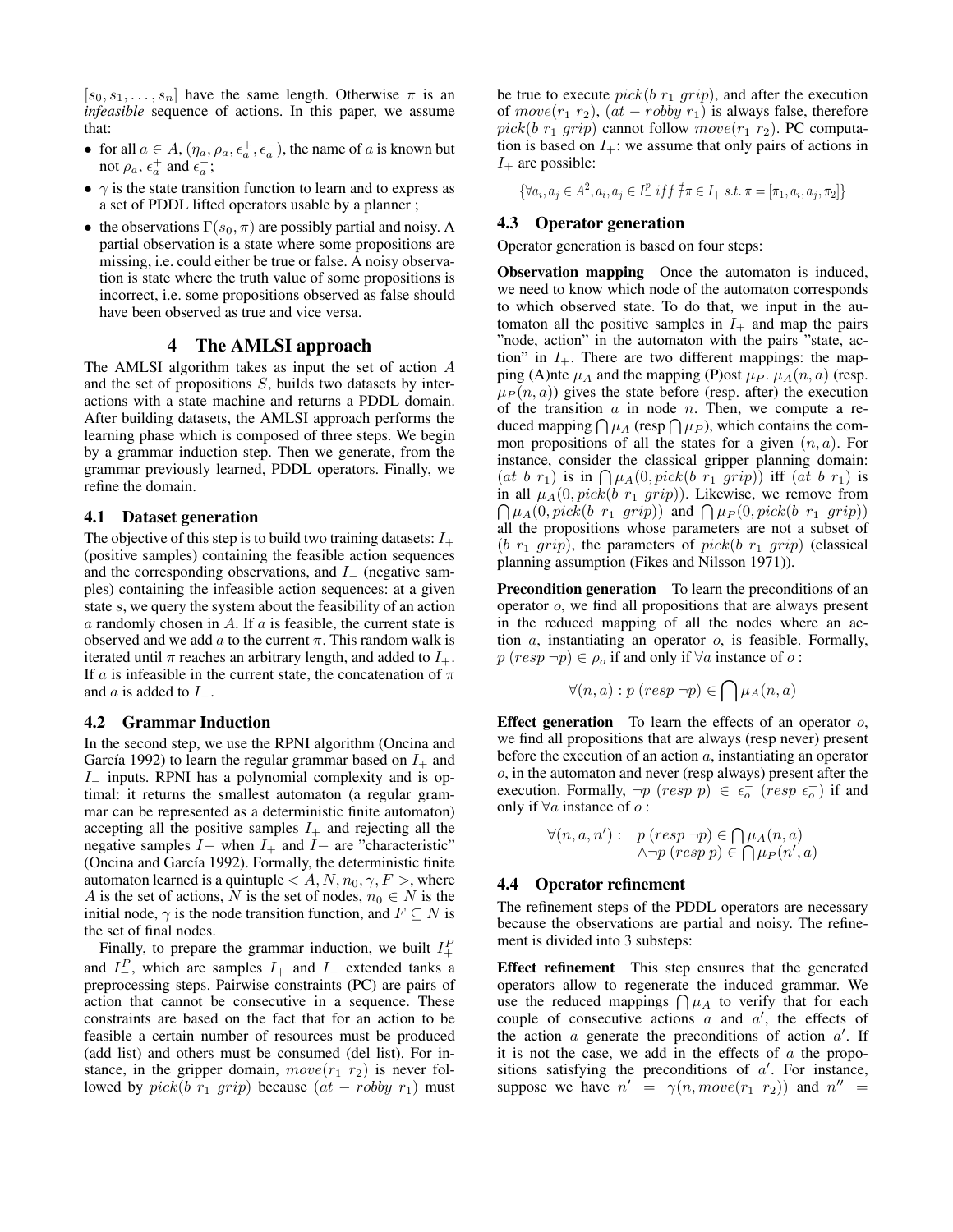$\gamma(n', pick(b \ r_2 \ grip)).$  Now suppose we have  $\neg(at \$  $robby \ r_2) \ \in \ \bigcap \mu_A(n, move(r_1 \ r_2)), \ (at - roby \ r_2) \ \in$  $\rho_{pick(b\ r_2\ grip)}$  and  $(at - robby\ r_2) \not\in \epsilon_{move(r_1\ r_2)}^+$ . We need to have  $(at - robby r_2) \in \epsilon_{move(r_1 r_2)}^+$  in order to make  $\gamma(n, move(r_1 r_2))$  and  $\gamma(n', pick(b r_2' grip))$  feasible. Thus, we add  $(at - robby ?to)$  to  $\epsilon_{move(?from ?to)}^+$ .

Precondition refinement In this step, we assume like (Yang, Wu, and Jiang 2007) that the propositions of the negative effects must be in the action preconditions. Thus for each negative effect in an operator, we add the corresponding proposition in the preconditions. For instance, suppose  $\neg(at - roby ? from) \in \epsilon_{move(? from ?to)}^-$ , then  $(at - roby ? from) \in \rho_{move(? from ?to)}$  after refinement.

Since effect refinement depends on the preconditions and precondition refinement depends on the effects, we repeat these two steps until convergence. They converge because the adding of preconditions is limited by the effects, and the adding of effects is limited by the preconditions of the next action in the induced automaton (In our experiments, see Section 5, less than 10 iterations are needed to converge).

Tabu search Finally, we perform a Tabu Search to improve the PDDL operators independently of the induced grammar, on which operator generation is based.

The neighborhood of a candidate domain is the set of domains where a precondition or an effect is added or removed. And the search space of the tabu search is the set of all possible domains compatible with the PDDL syntax constraints (Yang, Wu, and Jiang 2007). The fitness function used to evaluate a candidate set D of PDDL operators is:

$$
J(D|I_+,I_-) = J_\rho(D|I_+) + J_\epsilon(D|I_+) +
$$
  

$$
J^+(D|I_-) + J^-(D|I_-)
$$

where :

• 
$$
J_{\rho}(D|I_{+}) = \sum_{\pi \in I_{+}} \sum_{s \in \Gamma(s_{0}, \pi)} Accpt(\rho_{a}, s) - Reject(\rho_{a}, s)
$$

computes the fitness score for the preconditions of the actions a.  $Accept(\rho_a, s)$  counts the number of positive and negative preconditions in the observed state s, and  $Reject(\rho_a, s)$  counts the number of positive and negative preconditions that are not in s.

• 
$$
J_{\epsilon}(D|I_{+}) = \sum_{\pi \in I_{+}} \sum_{s \in \Gamma(s_0, \pi)} Equal(s, \hat{s}) - Different(s, \hat{s})
$$

computes the fitness score for the effects of the actions a. s are the observed states and  $\hat{s}$  are the states obtained by applying the actions of  $\pi$ .  $Equal(s, \hat{s})$  counts the number of similar propositions in s and  $\hat{s}$ , and  $Differential$  ferent $(s, \hat{s})$ counts the differences.

 $J^+(D|I_+) = \sum$  $\sum_{\pi \in I_+} |\pi| \times 1_{Accept(D,\pi)}$  where  $1_{Accept(D,\pi)} = 1$  if

and only if D can generate the positive sample  $\pi$ .  $|\pi|$  is the length of  $\pi$ .  $J^{\dagger}(D|I_{+})$  is weighted by the length of  $\pi \in I_+$  because  $I_+$  is smaller than  $I_-$ 

•  $J^{-}(D|I_{-}) = \sum$  $\sum_{\pi \in I_-} \mathbb{1}_{Accept(D,\pi_+) \wedge Reject(D,\pi)}$ . As detailed

in section 4.1, the negative sample  $\pi \in I$  is a sequence of  $n + 1$  actions where the n first actions are a prefix of a sequence in  $I_+$ :  $\pi_+$  is this prefix.  $\mathbb{1}_{Accept(D,\pi_+)\wedge Reject(D,\pi)} = 1$  if and only if D can generate  $\pi_+$  and not  $\pi$ .

Once the Ttabu search is done, we repeat all the refinement steps until convergence.

# 5 Experiments

Our experiments are based on 7 IPC domains: Blocksworld, Gripper, Peg Solitaire, Parking, Zenotravel, Sokoban and Neg-Elevator. Neg-Elevator is a modified version of Elevator with negative preconditions to show AMLSI ability to learn them. All the used benchmarks are STRIPS domain. Table 1 shows our experimental setup<sup>1</sup>.

We deliberately chose the size of the test sets larger than the learning sets to show AMLSI's ability to learn accurate domains with small datasets. The training and test sets are generated as explained in Section 4.1. In the training sets, we generate positive action sequences with a length randomly chosen between 10 and 20, and in the test sets, we generate positive action sequences with a length randomly chosen between 1 and 100.  $I_$  are bigger than  $I_+$  because it is more likely to generate infeasible actions.

We test each IPC domain with three different initial states over five runs, and we used five seeds randomly generated for each run. Tabu search is computed over 200 runs. For each IPC domain, we generate observed states by randomly removing a fraction of the propositions (partial states) and by randomly modifying their truth values. All tests were performed on an Ubuntu 14.04 server with a multi-core Intel Xeon CPU E5-2630 clocked at 2.30 GHz with 16GB of memory.

#### 5.1 Evaluation Metrics

AMLSI is evaluated with four metrics of the literature:

**Syntactical error** The syntactical error  $error(o)$  (Zhuo et al. 2010) for an operator  $o$  is defined as the number of extra or missing predicates in the preconditions<sup>2</sup>  $\rho_o$ , the positive effects  $\epsilon_o^+$  and the negative effects  $\epsilon_o^-$  divided by the total number of possible predicates. The syntactical error for a domain with a set of operator O is:  $E_{\sigma} = \frac{1}{|O|} \sum_{o \in O} error(o)$ .

Precondition error rate The precondition error rate (Yang, Wu, and Jiang 2007) computes the rate of preconditions that are not satisfied in the positive test set. This metric measures the quality of the preconditions in the learned domain. It is computed as follows:

$$
E_{\rho} = \sum_{\pi \in E^{+}} \frac{\sum_{a \in \pi} error(\rho_{a}, \hat{s})}{\sum_{a \in \pi} |\rho_{a}|}
$$

 $1$ Our experimental setup can be found in: https://www.dropbox. com/sh/t09s81bi87efhnl/AAAbPUwz5aZ7iK7xR3YLeWnAa?dl= 0

<sup>&</sup>lt;sup>2</sup>Note that we compute the syntactical error without taking into account the negative preconditions of the operators because some of the chosen IPC domains do not have them.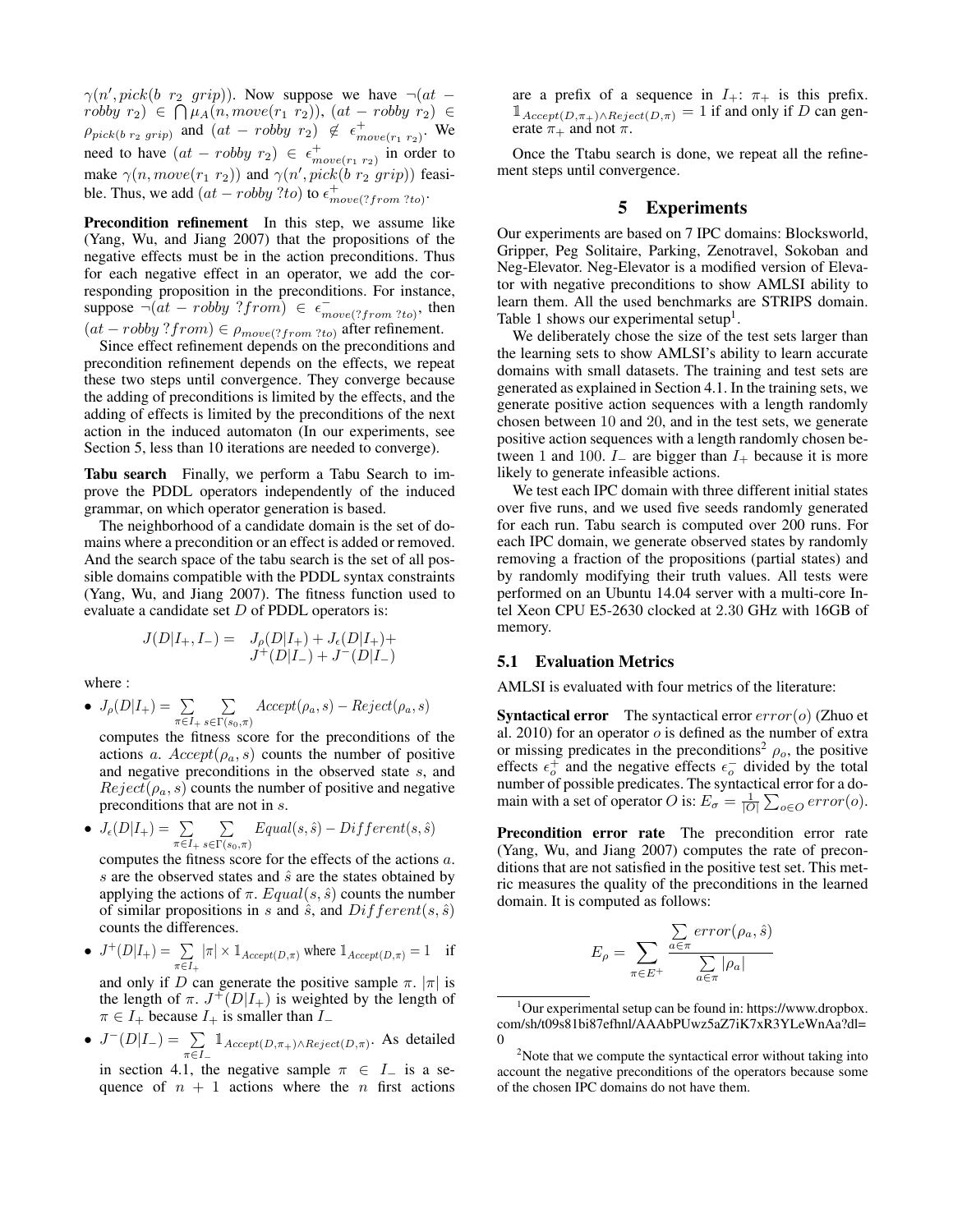| Domain        | # Operators | #Predicates | #Objects | #Actions | #Propositions | <b>L</b> | --      | $\overline{a}$ | $\pi$ + | $E_{\perp}$     | E_      | $ e_+$  | $ e_{\perp}$    |
|---------------|-------------|-------------|----------|----------|---------------|----------|---------|----------------|---------|-----------------|---------|---------|-----------------|
| Blocksworld   |             |             |          |          | 10            | 30       | 2421    | 15             | 8.3     | 100             | 26209.5 | 49      | 33.6            |
| Gripper       |             |             |          | 10       |               | 30       | 1168.   | L5.2           | 8.3     | 10 <sup>c</sup> | 12940.3 | 50.7    | 33.7            |
| Peg Solitaire |             |             |          | 38       | 45            | 30       | 4486.8  | ∽<br>$\cdot$ 1 | 5.4     | 100             | 14509.5 | 6.9     | $\Omega$<br>ು.ಎ |
| Parking       |             |             |          | 60       | 24            | 30       | 5729.53 | 15.            | 8.5     | 100             | 65216.6 | 50.6    | 34              |
| Zenotravel    |             |             |          | 14       |               | 30       | 1631    | 15.I           | 8.4     | 100             | 7850.3  | 49.6547 | 33.9            |
| Sokoban       |             |             |          | 36       | -91           | 30       | 4634.33 | 15             | 8.2     | 100             | 51832.7 | 51.3    | 33.4            |
| Neg Elevator  |             |             |          |          |               | 30       | 1050.   | T9.            | 8.6     | 100             | 13086.6 | -91     | 35.7            |

Table 1: Benchmark domain characteristics (from left to right): number of operators, number of predicates, number of objects in each initial states, number of actions in each initial states, number of propositions in each initial states, average size of  $|I_+|$ and  $|I_{-}|$  training sets, the average length of the positive (resp. negative) training sequences  $\pi_{+} \in I_{+}$  (resp.  $\pi_{-} \in I_{-}$ ), average size of  $|E_+|$  and  $|E_-|$  test sets, the average length of the positive (resp. negative) test sequences  $e_+ \in E_+$  (resp.  $e_- \in E_-$ ).

| Domain        | #States | #Nodes | #Transitions | Compression level |
|---------------|---------|--------|--------------|-------------------|
| Blocksworld   | 449.7   | 23     | 43.4         | 19.7              |
| Gripper       | 455     |        | 16           | 58.9              |
| Peg-Solitaire | 212     | 34.6   | 46.7         | 8.1               |
| Parking       | 450.4   | 78.7   | 175.3        | 6.1               |
| Zenotravel    | 453.1   | 24.1   | 53           | 19.5              |
| Sokoban       | 450.7   | 31.3   | 64.1         | 16.8              |
| Neg Elevator  | 451.5   | 24.5   | 44.4         | 18.9              |

Table 2: Induced automaton characteristics (from left to right): average number of states in the learning set, average number of nodes, average number of transitions, compression level, i.e. average number of states per node.

 $error(\rho_a, \hat{s}) = |\{p \in \rho_a \land \neg p \in \hat{s}\}| + |\{\neg p \in \rho_a \land p \in \hat{s}\}|$ gives the number of positive and negative preconditions  $p$  in actions  $\alpha$  that are not satisfied in the observed state  $\hat{s}$ .

Effect error rate The effect error rate (Kucera and Barták) 2018) computes the error rate on the effects of the learned domain. It is computed as follows:

$$
E_{\epsilon} = \sum_{\pi \in E^{+}} \frac{\sum_{a \in \pi} error(\epsilon_{a}, \hat{s})}{\sum_{a \in \pi} |\epsilon_{a}|}
$$

 $error(\epsilon_a, \hat{s}) = |\{p \in \epsilon_a^+ \land \neg p \in \hat{s}\}| + |\{\neg p \in \epsilon_a^- \land p \in \hat{s}\}|$ gives the number of positive and negative effects  $p$  in the actions  $\alpha$  that are not satisfied in the observed state  $\hat{s}$ .

Accuracy The accuracy (Zhuo, Nguyen, and Kambhampati 2013) quantifies the usability of the learned model for planning. Most of the works addressing the problem of learning planning domains uses the syntactical error to quantify the performance of the learning algorithm. However, domains are learned to be used for planning, and it often happens that one missing precondition or effect makes them unable to solve new planning problems. Formally, the accuracy  $Acc = \frac{N}{N^*}$  is the ratio between N the number of correctly solved problems with the learned domain and  $N^*$ the total number of problems to solve. The accuracy is computed over 20 problems. Although rarely used, we argue that the accuracy is the most important metric because it measures to what extent a learned domain is useful in practise for planning. Problem are solved with Fast Downward 19.06 (Helmert 2006). Plan validation is realized with the automatic validation tool used in the IPC competition: VAL (Howey and Long 2003). Finally, we also report in our results the ratio of solved problem that are not necessarily correctly solved, i.e. the ratio of problems where the learned domain was able to find a plan even if the found plan was not validated by the ground truth domain.

### 5.2 Results

In order to study the performances of AMLSI with respect to noisy and partial observations, we use four different experimental scenarios:

- 1. Complete intermediate observations (100%) and no noise (0%), see Table - 3a.
- 2. Complete intermediate observations (100%) and high level of noise (20%), see Table - 3a.
- 3. Partial intermediate observations (25%) and no noise (0%), see Table - 3b.
- 4. Partial intermediate observations (25%) and high level of noise (20%), see Table - 3b.

Impact of noisy and partial observations The results of the first scenario (complete intermediate observations and no noise) show that AMLSI perfectly learns the preconditions and the effects of the operators of the IPC domains. Note that for 5 IPC domains, Peg-Solitaire, Parking and Sokoban, the syntactical error is not equal to 0. This is because AMLSI learns preconditions that are not in the IPC domain. On the other hand, the obtained accuracy is optimal for all domains. This means that the domains learned with AMLSI can be used to solve all the problems of the IPC domains.

The results of the second scenario (complete intermediate observations and high level of noise (20%) are almost similar to the first scenario. Noise slightly reduces the quality of learning in terms of syntactical error and accuracy for three IPC domains (Blocksworld, Peg Solitaire and Zenotravel). The impact of noise on the performance of AMSLI with complete intermediate observations is low.

The results of the third scenario (partial intermediate observations (25%) and no noise) are almost similar to the first scenario. Partial observation slightly reduces the quality of learning in terms of syntactical error and accuracy for one IPC domain (Peg Solitaire). The impact of partial observation on the performance of AMLSI with noiseless observations is low.

Finally, the results of the fourth scenario (partial intermediate observations (25%) and high level of noise (20%))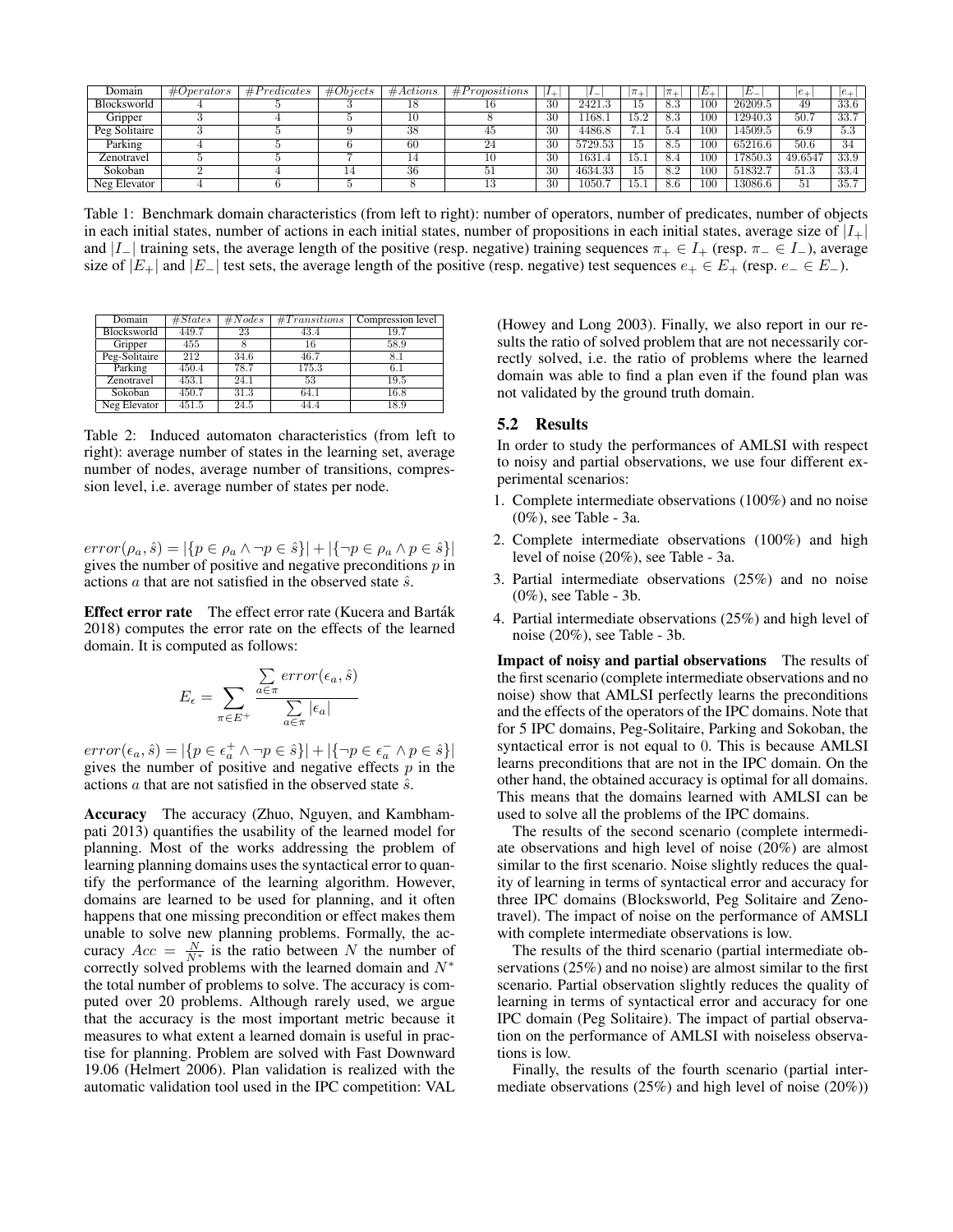| Noise                                                        |                   | $0\%$          |                   |                 |               |                  | 20%              |                    |                  |                |                  |  |
|--------------------------------------------------------------|-------------------|----------------|-------------------|-----------------|---------------|------------------|------------------|--------------------|------------------|----------------|------------------|--|
| Domain                                                       | Algorithm         | $E_{\rho}(\%$  | $E_{\epsilon}(\%$ | $E_{\sigma}(\%$ | $Solved (\%)$ | $Acc(\%$         | $E_{\alpha}(\%)$ | $E_{\epsilon}(\%)$ | $E_{\sigma}(\%)$ | $Solved(\%)$   | $Acc(\%$         |  |
|                                                              | <b>AMLSI</b>      | $\overline{0}$ | $\overline{0}$    | $\overline{0}$  | 100           | 100              | 0.8              | 0.8                | 0.6              | 93.7           | 93.7             |  |
|                                                              | Generation step   | $\theta$       | $\overline{0}$    | $\theta$        | 100           | 100              | 0                | $\Omega$           | 33.25            | $\Omega$       | $\Omega$         |  |
| Blocksworld                                                  | Simple refinement | $\theta$       | $\overline{0}$    | $\theta$        | 100           | 100              | 7.7              | 6.6                | 26.3             | 20             | $\theta$         |  |
|                                                              | Tabu search alone | $\theta$       | $\overline{0}$    | 9.8             | 86.7          | 13               | 0.3              | 0.5                | 9.6              | 87             | 13               |  |
|                                                              | Without PC        | 19             | 29                | 22              | 27.7          | 27.7             | 12.3             | 21.3               | 18.5             | 53.3           | 34.3             |  |
|                                                              | LSO-NIO           | $\theta$       | $\theta$          | $\Omega$        | 100           | 100              | 13.5             | 14.3               | 20.1             | 0.3            | $\theta$         |  |
|                                                              | AMLSI             | $\overline{0}$ | $\overline{0}$    | $\overline{0}$  | 100           | 100              | $\overline{0}$   | $\overline{0}$     | $\overline{0}$   | 100            | 100              |  |
|                                                              | Generation step   | $\theta$       | $\overline{0}$    | $\theta$        | 100           | 100              | $\theta$         | $\theta$           | 46.9             | $\overline{0}$ | $\overline{0}$   |  |
|                                                              | Simple refinement | $\theta$       | $\overline{0}$    | $\overline{0}$  | 100           | 100              | $\theta$         | $\theta$           | 46.9             | $\Omega$       | $\theta$         |  |
|                                                              | Tabu search alone | $\theta$       | $\overline{0}$    | $\theta$        | 100           | 100              | $\theta$         | $\theta$           | $\theta$         | 100            | 100              |  |
|                                                              | Without PC        | $\theta$       | $\theta$          | $\theta$        | 100           | 100              | $\theta$         | $\theta$           | $\theta$         | 100            | 100              |  |
|                                                              | LSO-NIO           | $\overline{0}$ | $\overline{0}$    | 5.6             | 100           | $\overline{0}$   | 6                | $\overline{7}$     | 22               | 33.3           | $\overline{0}$   |  |
|                                                              | <b>AMLSI</b>      | $\overline{0}$ | $\overline{0}$    | 4.2             | 100           | 100              | 2.1              | 0.7                | 7.4              | 99.3           | 96.3             |  |
|                                                              | Generation step   | $\theta$       | $\overline{0}$    | 4.2             | 100           | 100              | $\Omega$         | $\theta$           | 24.3             | $\theta$       | $\theta$         |  |
|                                                              | Simple refinement | $\theta$       | $\theta$          | 4.2             | 100           | 100              | 1.5              | $\theta$           | 22.5             | $\mathbf{1}$   | $\theta$         |  |
|                                                              | Tabu search alone | 2.4            | $\theta$          | 9.5             | 100           | 100              | 4.9              | 0.1                | 13.9             | 93             | 81.7             |  |
| Gripper<br>Peg Solitaire<br>Parking<br>Zenotravel<br>Sokoban | Without PC        | 9.4            | 15.4              | 13.2            | 65.7          | 60               | 4.4              | 3.6                | 10.3             | 92.3           | 89.7             |  |
|                                                              | LSO-NIO           | $\theta$       | $\overline{0}$    | 3.8             | 100           | $\overline{0}$   | 8.3              | 10.9               | 18.8             | 48             | $\theta$         |  |
|                                                              | AMLSI             | $\overline{0}$ | $\overline{0}$    | 3.9             | 100           | $\overline{100}$ | $\overline{0}$   | $\overline{0}$     | 3.9              | 100            | $\frac{100}{20}$ |  |
|                                                              | Generation step   | $\overline{0}$ | $\overline{0}$    | 3.9             | 100           | 100              | $\Omega$         | $\theta$           | 30.2             | 4.3            | $\overline{0}$   |  |
|                                                              | Simple refinement | $\theta$       | $\mathbf{I}$      | 4.2             | 100           | 77.3             | $\theta$         | $\theta$           | 30.8             | 4.3            | $\theta$         |  |
|                                                              | Tabu search alone | $\theta$       | $\overline{0}$    | 8.2             | 85            | 65               | $\theta$         | $\theta$           | 8.1              | 84.7           | 63.7             |  |
|                                                              | Without PC        | 29.7           | 42                | 41.2            | 0.7           | 0.3              | 10.4             | 10                 | 12.5             | 77             | 67.33            |  |
|                                                              | LSO-NIO           | $\theta$       | $\theta$          | 6.5             | 80            | $\overline{4}$   | 14.9             | 27.3               | 25               | 21.3           | $\theta$         |  |
|                                                              | AMLSI             | $\overline{0}$ | $\overline{0}$    | $\overline{0}$  | 100           | 100              | 0.1              | $\overline{0}$     | 0.2              | 100            | 99.3             |  |
|                                                              | Generation step   | $\overline{0}$ | $\overline{0}$    | $\overline{0}$  | 100           | 100              | $\Omega$         | $\overline{0}$     | 27.4             | 14.7           | $\theta$         |  |
|                                                              | Simple refinement | $\theta$       | $\theta$          | $\theta$        | 100           | 100              | 0.3              | 1.9                | 22.4             | 21.3           | $\theta$         |  |
|                                                              | Tabu search alone | $\theta$       | $\theta$          | 1.8             | 100           | 73.3             | $\Omega$         | $\theta$           | 5.4              | 100            | 33.3             |  |
|                                                              | Without PC        | 5              | 14.5              | 9.6             | 69            | 40               | 2.1              | 9.4                | 8.4              | 74.7           | 66.7             |  |
|                                                              | LSO-NIO           | $\theta$       | $\overline{0}$    | 9.4             | 100           | $\Omega$         | 10.1             | 10                 | 21.3             | 51             | $\overline{0}$   |  |
|                                                              | AML <sub>SI</sub> | $\overline{0}$ | $\overline{0}$    | 3.9             | 100           | 100              | $\overline{0}$   | $\overline{0}$     | 3.9              | 100            | 100              |  |
|                                                              | Generation step   | $\theta$       | $\overline{0}$    | 3.9             | 100           | 100              | $\Omega$         | $\theta$           | 20.1             | 13.3           | $\overline{0}$   |  |
|                                                              | Simple refinement | $\theta$       | $\overline{0}$    | 3.9             | 100           | 100              | 0.1              | $\theta$           | 17.8             | 7.3            | $\theta$         |  |
|                                                              | Tabu search alone | $\theta$       | $\overline{0}$    | 3.9             | 100           | 100              | $\Omega$         | $\theta$           | 3.9              | 100            | 100              |  |
|                                                              | Without PC        | 4.4            | $\overline{7}$    | 13.9            | 33.3          | 33.3             | $\Omega$         | $\theta$           | 3.9              | 100            | 100              |  |
| Neg Elevator                                                 | LSO-NIO           | $\Omega$       | $\overline{0}$    | 7.8             | 100           | 0                | $\overline{2}$   | 3                  | 20.3             | $\theta$       | $\Omega$         |  |
|                                                              | AMLSI             | $\overline{0}$ | $\overline{0}$    | $\overline{0}$  | 100           | 100              | $\overline{0}$   | $\overline{0}$     | $\overline{0}$   | 100            | 100              |  |
|                                                              | Generation step   | $\theta$       | $\theta$          | $\theta$        | 100           | 100              | $\Omega$         | 7.1                | 19               | 13.3           | $\theta$         |  |
|                                                              | Simple refinement | $\theta$       | $\overline{0}$    | $\theta$        | 100           | 100              | 1.6              | 0.6                | 14               | 6.7            | $\Omega$         |  |
|                                                              | Tabu search alone | $\theta$       | $\overline{0}$    | 5.3             | 100           | 66.7             | $\Omega$         | $\theta$           | 5.3              | 100            | 66.7             |  |
|                                                              | Without PC        | 0.5            | 0.8               | 2.4             | 66.7          | 66.7             | 0                | $\theta$           | 0.1              | 100            | 100              |  |
|                                                              | LSO-NIO           | $\theta$       | $\theta$          | 10.8            | 100           | 0                | 4.8              | 4.6                | 16.9             | 60             | $\theta$         |  |

| $Solved(\%)$<br>$E_{\sigma}(\%)$<br>Algorithm<br>$E_{\sigma}(\%)$<br>$Acc(\%)$<br>$E_{\rho}(\%)$<br>$E_{\epsilon}(\%)$<br>$Solved(\%)$<br>$Acc(\%)$<br>Domain<br>$E_{\rho}(\%)$<br>$E_{\epsilon}(\%)$<br>76.3<br>76.3<br><b>AMLSI</b><br>100<br>100<br>2.1<br>$\overline{0}$<br>1.2<br>$\overline{0}$<br>$\overline{0}$<br>1.5<br>$\theta$<br>$\overline{0}$<br>19.1<br>35.8<br>Generation step<br>$\theta$<br>$\theta$<br>$\Omega$<br>$\theta$<br>$\theta$<br>$\bf{0}$<br>Blocksworld<br>$\theta$<br>$\overline{0}$<br>100<br>100<br>$\theta$<br>28.7<br>20<br>$\theta$<br>Simple refinement<br>$\overline{0}$<br>$\overline{0}$<br>2.34<br>12.3<br>2.4<br>10.3<br>Tabu search alone<br>4.5<br>61.7<br>9<br>4.7<br>13.3<br>67<br>19.2<br>29.8<br>22.1<br>27.7<br>13.3<br>21.8<br>36.3<br>Without PC<br>27.7<br>16.7<br>60<br>LSO-NIO<br>$\Omega$<br>$\theta$<br>28.1<br>26.7<br>$\overline{0}$<br>15.9<br>18.8<br>33.4<br>40.3<br>$\overline{0}$<br><b>AMLSI</b><br>$\overline{0}$<br>$\overline{100}$<br>$\overline{0}$<br>$\overline{0}$<br>100<br>100<br>$\overline{0}$<br>100<br>$\overline{0}$<br>$\overline{0}$<br>37.6<br>$\theta$<br>$\theta$<br>0.9<br>86.7<br>86.7<br>$\theta$<br>$\overline{0}$<br>0.7<br>Generation step<br>$\bf{0}$<br>$\overline{0}$<br>$\theta$<br>$\overline{0}$<br>$\overline{0}$<br>Simple refinement<br>$\bf{0}$<br>100<br>100<br>$\bf{0}$<br>28.5<br>13.3<br>Gripper<br>100<br>Tabu search alone<br>$\Omega$<br>$\Omega$<br>$\Omega$<br>100<br>100<br>$\Omega$<br>$\theta$<br>$\Omega$<br>100<br>100<br>$\theta$<br>$\overline{0}$<br>100<br>$\theta$<br>$\overline{0}$<br>$\theta$<br>Without PC<br>$\Omega$<br>100<br>100<br>LSO-NIO<br>$\theta$<br>$\theta$<br>30<br>33.3<br>5<br>32.2<br>$\overline{0}$<br>7.7<br>13.3<br>$\overline{0}$<br>AMLSI<br>2.3<br>78<br>61<br>$\overline{0}$<br>99.3<br>99.3<br>9.9<br>$\overline{0}$<br>4.9<br>1.9<br>$\theta$<br>$\theta$<br>20.6<br>$\overline{0}$<br>23.7<br>$\overline{0}$<br>Generation step<br>$\theta$<br>1.6<br>$\theta$<br>$\bf{0}$<br>$\theta$<br>$\theta$<br>0.7<br>$\theta$<br>2.1<br>$\theta$<br>$\theta$<br>$\theta$<br>Simple refinement<br>11.4<br>19.3<br>Peg Solitaire<br>3.3<br>88<br>2.7<br>33.7<br>Tabu search alone<br>$\theta$<br>11.2<br>94.7<br>6.3<br>17.7<br>59<br>13.8<br>67.3<br>Without PC<br>7.8<br>15<br>59.3<br>59.3<br>4.5<br>4.3<br>12.6<br>49<br>$\overline{0}$<br>$\overline{0}$<br>6<br>24<br>24<br>$\overline{0}$<br>LSO-NIO<br>$\overline{0}$<br>19.4<br>38.7<br>12.5<br>99<br><b>AMLSI</b><br>$\overline{0}$<br>100<br>100<br>0.2<br>$\overline{0}$<br>99<br>$\overline{0}$<br>4.1<br>4.3<br>$\overline{0}$<br>Generation step<br>$\overline{0}$<br>$\overline{0}$<br>21.2<br>$\theta$<br>$\overline{0}$<br>$\overline{0}$<br>30.9<br>$\overline{0}$<br>$\bf{0}$<br>100<br>77.3<br>$\theta$<br>Simple refinement<br>$\theta$<br>$\mathbf{1}$<br>4.2<br>$\theta$<br>$\overline{0}$<br>30.7<br>1.3<br>Parking<br>70<br>Tabu search alone<br>$\Omega$<br>$\theta$<br>8.4<br>86.7<br>67.3<br>$\theta$<br>$\overline{0}$<br>86.7<br>8.3<br>29.7<br>42<br>41.2<br>0.7<br>6<br>5.4<br>77.7<br>56.7<br>Without PC<br>0.3<br>11.8<br>LSO-NIO<br>$\overline{0}$<br>25<br>39.7<br>$\overline{0}$<br>11<br>37.2<br>28.3<br>24.7<br>$\overline{0}$<br>$\Omega$<br>$\overline{0}$<br>$\overline{0}$<br>AML <sub>SI</sub><br>100<br>100<br>$\overline{0}$<br>100<br>100<br>$\overline{0}$<br>$\overline{0}$<br>$\overline{0}$<br>Generation step<br>$\theta$<br>10<br>12.6<br>1.7<br>3<br>25.9<br>19.3<br>$\theta$<br>$\overline{0}$<br>$\bf{0}$<br>2.5<br>2.4<br>$\theta$<br>Simple refinement<br>$\theta$<br>$\mathbf{1}$<br>65.6<br>206<br>51.3<br>$\Omega$<br>92.7<br>Zenotravel<br>4.2<br>20<br>Tabu search alone<br>$\theta$<br>$\theta$<br>40<br>$\overline{0}$<br>8.8<br>100<br>100<br>0<br>2.8<br>4.9<br>13.5<br>9.4<br>8.9<br>7.5<br>66.7<br>Without PC<br>69<br>33.3<br>93.3<br>LSO-NIO<br>$\Omega$<br>$\theta$<br>25.4<br>41.3<br>$\overline{0}$<br>10.2<br>7.9<br>28.4<br>13.3<br>$\overline{0}$<br>3.9<br>6.1<br>AMLSI<br>100<br>$\overline{0}$<br>99.3<br>60<br>$\overline{0}$<br>$\overline{0}$<br>100<br>$\overline{0}$<br>10.6<br>26.7<br>26.7<br>19.2<br>6.7<br>Generation step<br>$\overline{0}$<br>$\theta$<br>$\theta$<br>$\overline{0}$<br>$\overline{0}$<br>86.7<br>$\theta$<br>Simple refinement<br>$\theta$<br>$\theta$<br>4.3<br>86.7<br>0.1<br>$\overline{0}$<br>17.8<br>13.3<br>Sokoban<br>80<br>Tabu search alone<br>$\theta$<br>$\theta$<br>5.4<br>94.7<br>73.3<br>$\theta$<br>$\overline{0}$<br>100<br>5<br>2.6<br>5.7<br>7.7<br>73.3<br>73.3<br>$\theta$<br>$\overline{0}$<br>6.5<br>99.3<br>53.3<br>Without PC<br>20<br>20<br>$\overline{0}$<br>$\overline{0}$<br>20<br>24.8<br>$\overline{0}$<br>LSO-NIO<br>19<br>$\theta$<br>$\theta$<br>$\overline{0}$<br>AMLSI<br>$\overline{0}$<br>$\overline{0}$<br>100<br>100<br>$\overline{0}$<br>100<br>100<br>$\theta$<br>$\Omega$<br>7.4<br>17.2<br>Generation step<br>$\Omega$<br>$\theta$<br>6.7<br>$\Omega$<br>$\theta$<br>33.3<br>0<br>0<br>$\overline{2}$<br>46.7<br>46.7<br>0.2<br>$\overline{0}$<br>14.2<br>33.3<br>$\theta$<br>Simple refinement<br>$\Omega$<br>$\theta$<br>Neg Elevator<br>5.3<br>Tabu search alone<br>$\theta$<br>3.2<br>80<br>$\Omega$<br>100<br>66.7<br>$\Omega$<br>$\theta$<br>100<br>$\overline{0}$<br>93.3<br>Without PC<br>0.4<br>0.5<br>1.8<br>73.3<br>73.3<br>$\bf{0}$<br>0.9<br>93.3 | $(a)$ Domain rearning results when observations are comprete.<br>Noise<br>$0\%$<br>20% |          |          |      |      |                |     |     |      |    |                |
|--------------------------------------------------------------------------------------------------------------------------------------------------------------------------------------------------------------------------------------------------------------------------------------------------------------------------------------------------------------------------------------------------------------------------------------------------------------------------------------------------------------------------------------------------------------------------------------------------------------------------------------------------------------------------------------------------------------------------------------------------------------------------------------------------------------------------------------------------------------------------------------------------------------------------------------------------------------------------------------------------------------------------------------------------------------------------------------------------------------------------------------------------------------------------------------------------------------------------------------------------------------------------------------------------------------------------------------------------------------------------------------------------------------------------------------------------------------------------------------------------------------------------------------------------------------------------------------------------------------------------------------------------------------------------------------------------------------------------------------------------------------------------------------------------------------------------------------------------------------------------------------------------------------------------------------------------------------------------------------------------------------------------------------------------------------------------------------------------------------------------------------------------------------------------------------------------------------------------------------------------------------------------------------------------------------------------------------------------------------------------------------------------------------------------------------------------------------------------------------------------------------------------------------------------------------------------------------------------------------------------------------------------------------------------------------------------------------------------------------------------------------------------------------------------------------------------------------------------------------------------------------------------------------------------------------------------------------------------------------------------------------------------------------------------------------------------------------------------------------------------------------------------------------------------------------------------------------------------------------------------------------------------------------------------------------------------------------------------------------------------------------------------------------------------------------------------------------------------------------------------------------------------------------------------------------------------------------------------------------------------------------------------------------------------------------------------------------------------------------------------------------------------------------------------------------------------------------------------------------------------------------------------------------------------------------------------------------------------------------------------------------------------------------------------------------------------------------------------------------------------------------------------------------------------------------------------------------------------------------------------------------------------------------------------------------------------------------------------------------------------------------------------------------------------------------------------------------------------------------------------------------------------------------------------------------------------------------------------------------------------------------------------------------------------------------------------------------------------------------------------------------------------------------------------------------------------------------------------------------------------------------------------------------------------------------------------------------------------------------------------------------------------------------------------------------------------------------------------------------------------------------------------------------------------------------------------------------------------------------------------------------------------------------------------------------------------------------------------------------------------------------------------------------------|----------------------------------------------------------------------------------------|----------|----------|------|------|----------------|-----|-----|------|----|----------------|
|                                                                                                                                                                                                                                                                                                                                                                                                                                                                                                                                                                                                                                                                                                                                                                                                                                                                                                                                                                                                                                                                                                                                                                                                                                                                                                                                                                                                                                                                                                                                                                                                                                                                                                                                                                                                                                                                                                                                                                                                                                                                                                                                                                                                                                                                                                                                                                                                                                                                                                                                                                                                                                                                                                                                                                                                                                                                                                                                                                                                                                                                                                                                                                                                                                                                                                                                                                                                                                                                                                                                                                                                                                                                                                                                                                                                                                                                                                                                                                                                                                                                                                                                                                                                                                                                                                                                                                                                                                                                                                                                                                                                                                                                                                                                                                                                                                                                                                                                                                                                                                                                                                                                                                                                                                                                                                                                                                                                                    |                                                                                        |          |          |      |      |                |     |     |      |    |                |
|                                                                                                                                                                                                                                                                                                                                                                                                                                                                                                                                                                                                                                                                                                                                                                                                                                                                                                                                                                                                                                                                                                                                                                                                                                                                                                                                                                                                                                                                                                                                                                                                                                                                                                                                                                                                                                                                                                                                                                                                                                                                                                                                                                                                                                                                                                                                                                                                                                                                                                                                                                                                                                                                                                                                                                                                                                                                                                                                                                                                                                                                                                                                                                                                                                                                                                                                                                                                                                                                                                                                                                                                                                                                                                                                                                                                                                                                                                                                                                                                                                                                                                                                                                                                                                                                                                                                                                                                                                                                                                                                                                                                                                                                                                                                                                                                                                                                                                                                                                                                                                                                                                                                                                                                                                                                                                                                                                                                                    |                                                                                        |          |          |      |      |                |     |     |      |    |                |
|                                                                                                                                                                                                                                                                                                                                                                                                                                                                                                                                                                                                                                                                                                                                                                                                                                                                                                                                                                                                                                                                                                                                                                                                                                                                                                                                                                                                                                                                                                                                                                                                                                                                                                                                                                                                                                                                                                                                                                                                                                                                                                                                                                                                                                                                                                                                                                                                                                                                                                                                                                                                                                                                                                                                                                                                                                                                                                                                                                                                                                                                                                                                                                                                                                                                                                                                                                                                                                                                                                                                                                                                                                                                                                                                                                                                                                                                                                                                                                                                                                                                                                                                                                                                                                                                                                                                                                                                                                                                                                                                                                                                                                                                                                                                                                                                                                                                                                                                                                                                                                                                                                                                                                                                                                                                                                                                                                                                                    |                                                                                        |          |          |      |      |                |     |     |      |    |                |
|                                                                                                                                                                                                                                                                                                                                                                                                                                                                                                                                                                                                                                                                                                                                                                                                                                                                                                                                                                                                                                                                                                                                                                                                                                                                                                                                                                                                                                                                                                                                                                                                                                                                                                                                                                                                                                                                                                                                                                                                                                                                                                                                                                                                                                                                                                                                                                                                                                                                                                                                                                                                                                                                                                                                                                                                                                                                                                                                                                                                                                                                                                                                                                                                                                                                                                                                                                                                                                                                                                                                                                                                                                                                                                                                                                                                                                                                                                                                                                                                                                                                                                                                                                                                                                                                                                                                                                                                                                                                                                                                                                                                                                                                                                                                                                                                                                                                                                                                                                                                                                                                                                                                                                                                                                                                                                                                                                                                                    |                                                                                        |          |          |      |      |                |     |     |      |    |                |
|                                                                                                                                                                                                                                                                                                                                                                                                                                                                                                                                                                                                                                                                                                                                                                                                                                                                                                                                                                                                                                                                                                                                                                                                                                                                                                                                                                                                                                                                                                                                                                                                                                                                                                                                                                                                                                                                                                                                                                                                                                                                                                                                                                                                                                                                                                                                                                                                                                                                                                                                                                                                                                                                                                                                                                                                                                                                                                                                                                                                                                                                                                                                                                                                                                                                                                                                                                                                                                                                                                                                                                                                                                                                                                                                                                                                                                                                                                                                                                                                                                                                                                                                                                                                                                                                                                                                                                                                                                                                                                                                                                                                                                                                                                                                                                                                                                                                                                                                                                                                                                                                                                                                                                                                                                                                                                                                                                                                                    |                                                                                        |          |          |      |      |                |     |     |      |    |                |
|                                                                                                                                                                                                                                                                                                                                                                                                                                                                                                                                                                                                                                                                                                                                                                                                                                                                                                                                                                                                                                                                                                                                                                                                                                                                                                                                                                                                                                                                                                                                                                                                                                                                                                                                                                                                                                                                                                                                                                                                                                                                                                                                                                                                                                                                                                                                                                                                                                                                                                                                                                                                                                                                                                                                                                                                                                                                                                                                                                                                                                                                                                                                                                                                                                                                                                                                                                                                                                                                                                                                                                                                                                                                                                                                                                                                                                                                                                                                                                                                                                                                                                                                                                                                                                                                                                                                                                                                                                                                                                                                                                                                                                                                                                                                                                                                                                                                                                                                                                                                                                                                                                                                                                                                                                                                                                                                                                                                                    |                                                                                        |          |          |      |      |                |     |     |      |    |                |
|                                                                                                                                                                                                                                                                                                                                                                                                                                                                                                                                                                                                                                                                                                                                                                                                                                                                                                                                                                                                                                                                                                                                                                                                                                                                                                                                                                                                                                                                                                                                                                                                                                                                                                                                                                                                                                                                                                                                                                                                                                                                                                                                                                                                                                                                                                                                                                                                                                                                                                                                                                                                                                                                                                                                                                                                                                                                                                                                                                                                                                                                                                                                                                                                                                                                                                                                                                                                                                                                                                                                                                                                                                                                                                                                                                                                                                                                                                                                                                                                                                                                                                                                                                                                                                                                                                                                                                                                                                                                                                                                                                                                                                                                                                                                                                                                                                                                                                                                                                                                                                                                                                                                                                                                                                                                                                                                                                                                                    |                                                                                        |          |          |      |      |                |     |     |      |    |                |
|                                                                                                                                                                                                                                                                                                                                                                                                                                                                                                                                                                                                                                                                                                                                                                                                                                                                                                                                                                                                                                                                                                                                                                                                                                                                                                                                                                                                                                                                                                                                                                                                                                                                                                                                                                                                                                                                                                                                                                                                                                                                                                                                                                                                                                                                                                                                                                                                                                                                                                                                                                                                                                                                                                                                                                                                                                                                                                                                                                                                                                                                                                                                                                                                                                                                                                                                                                                                                                                                                                                                                                                                                                                                                                                                                                                                                                                                                                                                                                                                                                                                                                                                                                                                                                                                                                                                                                                                                                                                                                                                                                                                                                                                                                                                                                                                                                                                                                                                                                                                                                                                                                                                                                                                                                                                                                                                                                                                                    |                                                                                        |          |          |      |      |                |     |     |      |    |                |
|                                                                                                                                                                                                                                                                                                                                                                                                                                                                                                                                                                                                                                                                                                                                                                                                                                                                                                                                                                                                                                                                                                                                                                                                                                                                                                                                                                                                                                                                                                                                                                                                                                                                                                                                                                                                                                                                                                                                                                                                                                                                                                                                                                                                                                                                                                                                                                                                                                                                                                                                                                                                                                                                                                                                                                                                                                                                                                                                                                                                                                                                                                                                                                                                                                                                                                                                                                                                                                                                                                                                                                                                                                                                                                                                                                                                                                                                                                                                                                                                                                                                                                                                                                                                                                                                                                                                                                                                                                                                                                                                                                                                                                                                                                                                                                                                                                                                                                                                                                                                                                                                                                                                                                                                                                                                                                                                                                                                                    |                                                                                        |          |          |      |      |                |     |     |      |    |                |
|                                                                                                                                                                                                                                                                                                                                                                                                                                                                                                                                                                                                                                                                                                                                                                                                                                                                                                                                                                                                                                                                                                                                                                                                                                                                                                                                                                                                                                                                                                                                                                                                                                                                                                                                                                                                                                                                                                                                                                                                                                                                                                                                                                                                                                                                                                                                                                                                                                                                                                                                                                                                                                                                                                                                                                                                                                                                                                                                                                                                                                                                                                                                                                                                                                                                                                                                                                                                                                                                                                                                                                                                                                                                                                                                                                                                                                                                                                                                                                                                                                                                                                                                                                                                                                                                                                                                                                                                                                                                                                                                                                                                                                                                                                                                                                                                                                                                                                                                                                                                                                                                                                                                                                                                                                                                                                                                                                                                                    |                                                                                        |          |          |      |      |                |     |     |      |    |                |
|                                                                                                                                                                                                                                                                                                                                                                                                                                                                                                                                                                                                                                                                                                                                                                                                                                                                                                                                                                                                                                                                                                                                                                                                                                                                                                                                                                                                                                                                                                                                                                                                                                                                                                                                                                                                                                                                                                                                                                                                                                                                                                                                                                                                                                                                                                                                                                                                                                                                                                                                                                                                                                                                                                                                                                                                                                                                                                                                                                                                                                                                                                                                                                                                                                                                                                                                                                                                                                                                                                                                                                                                                                                                                                                                                                                                                                                                                                                                                                                                                                                                                                                                                                                                                                                                                                                                                                                                                                                                                                                                                                                                                                                                                                                                                                                                                                                                                                                                                                                                                                                                                                                                                                                                                                                                                                                                                                                                                    |                                                                                        |          |          |      |      |                |     |     |      |    |                |
|                                                                                                                                                                                                                                                                                                                                                                                                                                                                                                                                                                                                                                                                                                                                                                                                                                                                                                                                                                                                                                                                                                                                                                                                                                                                                                                                                                                                                                                                                                                                                                                                                                                                                                                                                                                                                                                                                                                                                                                                                                                                                                                                                                                                                                                                                                                                                                                                                                                                                                                                                                                                                                                                                                                                                                                                                                                                                                                                                                                                                                                                                                                                                                                                                                                                                                                                                                                                                                                                                                                                                                                                                                                                                                                                                                                                                                                                                                                                                                                                                                                                                                                                                                                                                                                                                                                                                                                                                                                                                                                                                                                                                                                                                                                                                                                                                                                                                                                                                                                                                                                                                                                                                                                                                                                                                                                                                                                                                    |                                                                                        |          |          |      |      |                |     |     |      |    |                |
|                                                                                                                                                                                                                                                                                                                                                                                                                                                                                                                                                                                                                                                                                                                                                                                                                                                                                                                                                                                                                                                                                                                                                                                                                                                                                                                                                                                                                                                                                                                                                                                                                                                                                                                                                                                                                                                                                                                                                                                                                                                                                                                                                                                                                                                                                                                                                                                                                                                                                                                                                                                                                                                                                                                                                                                                                                                                                                                                                                                                                                                                                                                                                                                                                                                                                                                                                                                                                                                                                                                                                                                                                                                                                                                                                                                                                                                                                                                                                                                                                                                                                                                                                                                                                                                                                                                                                                                                                                                                                                                                                                                                                                                                                                                                                                                                                                                                                                                                                                                                                                                                                                                                                                                                                                                                                                                                                                                                                    |                                                                                        |          |          |      |      |                |     |     |      |    |                |
|                                                                                                                                                                                                                                                                                                                                                                                                                                                                                                                                                                                                                                                                                                                                                                                                                                                                                                                                                                                                                                                                                                                                                                                                                                                                                                                                                                                                                                                                                                                                                                                                                                                                                                                                                                                                                                                                                                                                                                                                                                                                                                                                                                                                                                                                                                                                                                                                                                                                                                                                                                                                                                                                                                                                                                                                                                                                                                                                                                                                                                                                                                                                                                                                                                                                                                                                                                                                                                                                                                                                                                                                                                                                                                                                                                                                                                                                                                                                                                                                                                                                                                                                                                                                                                                                                                                                                                                                                                                                                                                                                                                                                                                                                                                                                                                                                                                                                                                                                                                                                                                                                                                                                                                                                                                                                                                                                                                                                    |                                                                                        |          |          |      |      |                |     |     |      |    |                |
|                                                                                                                                                                                                                                                                                                                                                                                                                                                                                                                                                                                                                                                                                                                                                                                                                                                                                                                                                                                                                                                                                                                                                                                                                                                                                                                                                                                                                                                                                                                                                                                                                                                                                                                                                                                                                                                                                                                                                                                                                                                                                                                                                                                                                                                                                                                                                                                                                                                                                                                                                                                                                                                                                                                                                                                                                                                                                                                                                                                                                                                                                                                                                                                                                                                                                                                                                                                                                                                                                                                                                                                                                                                                                                                                                                                                                                                                                                                                                                                                                                                                                                                                                                                                                                                                                                                                                                                                                                                                                                                                                                                                                                                                                                                                                                                                                                                                                                                                                                                                                                                                                                                                                                                                                                                                                                                                                                                                                    |                                                                                        |          |          |      |      |                |     |     |      |    |                |
|                                                                                                                                                                                                                                                                                                                                                                                                                                                                                                                                                                                                                                                                                                                                                                                                                                                                                                                                                                                                                                                                                                                                                                                                                                                                                                                                                                                                                                                                                                                                                                                                                                                                                                                                                                                                                                                                                                                                                                                                                                                                                                                                                                                                                                                                                                                                                                                                                                                                                                                                                                                                                                                                                                                                                                                                                                                                                                                                                                                                                                                                                                                                                                                                                                                                                                                                                                                                                                                                                                                                                                                                                                                                                                                                                                                                                                                                                                                                                                                                                                                                                                                                                                                                                                                                                                                                                                                                                                                                                                                                                                                                                                                                                                                                                                                                                                                                                                                                                                                                                                                                                                                                                                                                                                                                                                                                                                                                                    |                                                                                        |          |          |      |      |                |     |     |      |    |                |
|                                                                                                                                                                                                                                                                                                                                                                                                                                                                                                                                                                                                                                                                                                                                                                                                                                                                                                                                                                                                                                                                                                                                                                                                                                                                                                                                                                                                                                                                                                                                                                                                                                                                                                                                                                                                                                                                                                                                                                                                                                                                                                                                                                                                                                                                                                                                                                                                                                                                                                                                                                                                                                                                                                                                                                                                                                                                                                                                                                                                                                                                                                                                                                                                                                                                                                                                                                                                                                                                                                                                                                                                                                                                                                                                                                                                                                                                                                                                                                                                                                                                                                                                                                                                                                                                                                                                                                                                                                                                                                                                                                                                                                                                                                                                                                                                                                                                                                                                                                                                                                                                                                                                                                                                                                                                                                                                                                                                                    |                                                                                        |          |          |      |      |                |     |     |      |    |                |
|                                                                                                                                                                                                                                                                                                                                                                                                                                                                                                                                                                                                                                                                                                                                                                                                                                                                                                                                                                                                                                                                                                                                                                                                                                                                                                                                                                                                                                                                                                                                                                                                                                                                                                                                                                                                                                                                                                                                                                                                                                                                                                                                                                                                                                                                                                                                                                                                                                                                                                                                                                                                                                                                                                                                                                                                                                                                                                                                                                                                                                                                                                                                                                                                                                                                                                                                                                                                                                                                                                                                                                                                                                                                                                                                                                                                                                                                                                                                                                                                                                                                                                                                                                                                                                                                                                                                                                                                                                                                                                                                                                                                                                                                                                                                                                                                                                                                                                                                                                                                                                                                                                                                                                                                                                                                                                                                                                                                                    |                                                                                        |          |          |      |      |                |     |     |      |    |                |
|                                                                                                                                                                                                                                                                                                                                                                                                                                                                                                                                                                                                                                                                                                                                                                                                                                                                                                                                                                                                                                                                                                                                                                                                                                                                                                                                                                                                                                                                                                                                                                                                                                                                                                                                                                                                                                                                                                                                                                                                                                                                                                                                                                                                                                                                                                                                                                                                                                                                                                                                                                                                                                                                                                                                                                                                                                                                                                                                                                                                                                                                                                                                                                                                                                                                                                                                                                                                                                                                                                                                                                                                                                                                                                                                                                                                                                                                                                                                                                                                                                                                                                                                                                                                                                                                                                                                                                                                                                                                                                                                                                                                                                                                                                                                                                                                                                                                                                                                                                                                                                                                                                                                                                                                                                                                                                                                                                                                                    |                                                                                        |          |          |      |      |                |     |     |      |    |                |
|                                                                                                                                                                                                                                                                                                                                                                                                                                                                                                                                                                                                                                                                                                                                                                                                                                                                                                                                                                                                                                                                                                                                                                                                                                                                                                                                                                                                                                                                                                                                                                                                                                                                                                                                                                                                                                                                                                                                                                                                                                                                                                                                                                                                                                                                                                                                                                                                                                                                                                                                                                                                                                                                                                                                                                                                                                                                                                                                                                                                                                                                                                                                                                                                                                                                                                                                                                                                                                                                                                                                                                                                                                                                                                                                                                                                                                                                                                                                                                                                                                                                                                                                                                                                                                                                                                                                                                                                                                                                                                                                                                                                                                                                                                                                                                                                                                                                                                                                                                                                                                                                                                                                                                                                                                                                                                                                                                                                                    |                                                                                        |          |          |      |      |                |     |     |      |    |                |
|                                                                                                                                                                                                                                                                                                                                                                                                                                                                                                                                                                                                                                                                                                                                                                                                                                                                                                                                                                                                                                                                                                                                                                                                                                                                                                                                                                                                                                                                                                                                                                                                                                                                                                                                                                                                                                                                                                                                                                                                                                                                                                                                                                                                                                                                                                                                                                                                                                                                                                                                                                                                                                                                                                                                                                                                                                                                                                                                                                                                                                                                                                                                                                                                                                                                                                                                                                                                                                                                                                                                                                                                                                                                                                                                                                                                                                                                                                                                                                                                                                                                                                                                                                                                                                                                                                                                                                                                                                                                                                                                                                                                                                                                                                                                                                                                                                                                                                                                                                                                                                                                                                                                                                                                                                                                                                                                                                                                                    |                                                                                        |          |          |      |      |                |     |     |      |    |                |
|                                                                                                                                                                                                                                                                                                                                                                                                                                                                                                                                                                                                                                                                                                                                                                                                                                                                                                                                                                                                                                                                                                                                                                                                                                                                                                                                                                                                                                                                                                                                                                                                                                                                                                                                                                                                                                                                                                                                                                                                                                                                                                                                                                                                                                                                                                                                                                                                                                                                                                                                                                                                                                                                                                                                                                                                                                                                                                                                                                                                                                                                                                                                                                                                                                                                                                                                                                                                                                                                                                                                                                                                                                                                                                                                                                                                                                                                                                                                                                                                                                                                                                                                                                                                                                                                                                                                                                                                                                                                                                                                                                                                                                                                                                                                                                                                                                                                                                                                                                                                                                                                                                                                                                                                                                                                                                                                                                                                                    |                                                                                        |          |          |      |      |                |     |     |      |    |                |
|                                                                                                                                                                                                                                                                                                                                                                                                                                                                                                                                                                                                                                                                                                                                                                                                                                                                                                                                                                                                                                                                                                                                                                                                                                                                                                                                                                                                                                                                                                                                                                                                                                                                                                                                                                                                                                                                                                                                                                                                                                                                                                                                                                                                                                                                                                                                                                                                                                                                                                                                                                                                                                                                                                                                                                                                                                                                                                                                                                                                                                                                                                                                                                                                                                                                                                                                                                                                                                                                                                                                                                                                                                                                                                                                                                                                                                                                                                                                                                                                                                                                                                                                                                                                                                                                                                                                                                                                                                                                                                                                                                                                                                                                                                                                                                                                                                                                                                                                                                                                                                                                                                                                                                                                                                                                                                                                                                                                                    |                                                                                        |          |          |      |      |                |     |     |      |    |                |
|                                                                                                                                                                                                                                                                                                                                                                                                                                                                                                                                                                                                                                                                                                                                                                                                                                                                                                                                                                                                                                                                                                                                                                                                                                                                                                                                                                                                                                                                                                                                                                                                                                                                                                                                                                                                                                                                                                                                                                                                                                                                                                                                                                                                                                                                                                                                                                                                                                                                                                                                                                                                                                                                                                                                                                                                                                                                                                                                                                                                                                                                                                                                                                                                                                                                                                                                                                                                                                                                                                                                                                                                                                                                                                                                                                                                                                                                                                                                                                                                                                                                                                                                                                                                                                                                                                                                                                                                                                                                                                                                                                                                                                                                                                                                                                                                                                                                                                                                                                                                                                                                                                                                                                                                                                                                                                                                                                                                                    |                                                                                        |          |          |      |      |                |     |     |      |    |                |
|                                                                                                                                                                                                                                                                                                                                                                                                                                                                                                                                                                                                                                                                                                                                                                                                                                                                                                                                                                                                                                                                                                                                                                                                                                                                                                                                                                                                                                                                                                                                                                                                                                                                                                                                                                                                                                                                                                                                                                                                                                                                                                                                                                                                                                                                                                                                                                                                                                                                                                                                                                                                                                                                                                                                                                                                                                                                                                                                                                                                                                                                                                                                                                                                                                                                                                                                                                                                                                                                                                                                                                                                                                                                                                                                                                                                                                                                                                                                                                                                                                                                                                                                                                                                                                                                                                                                                                                                                                                                                                                                                                                                                                                                                                                                                                                                                                                                                                                                                                                                                                                                                                                                                                                                                                                                                                                                                                                                                    |                                                                                        |          |          |      |      |                |     |     |      |    |                |
|                                                                                                                                                                                                                                                                                                                                                                                                                                                                                                                                                                                                                                                                                                                                                                                                                                                                                                                                                                                                                                                                                                                                                                                                                                                                                                                                                                                                                                                                                                                                                                                                                                                                                                                                                                                                                                                                                                                                                                                                                                                                                                                                                                                                                                                                                                                                                                                                                                                                                                                                                                                                                                                                                                                                                                                                                                                                                                                                                                                                                                                                                                                                                                                                                                                                                                                                                                                                                                                                                                                                                                                                                                                                                                                                                                                                                                                                                                                                                                                                                                                                                                                                                                                                                                                                                                                                                                                                                                                                                                                                                                                                                                                                                                                                                                                                                                                                                                                                                                                                                                                                                                                                                                                                                                                                                                                                                                                                                    |                                                                                        |          |          |      |      |                |     |     |      |    |                |
|                                                                                                                                                                                                                                                                                                                                                                                                                                                                                                                                                                                                                                                                                                                                                                                                                                                                                                                                                                                                                                                                                                                                                                                                                                                                                                                                                                                                                                                                                                                                                                                                                                                                                                                                                                                                                                                                                                                                                                                                                                                                                                                                                                                                                                                                                                                                                                                                                                                                                                                                                                                                                                                                                                                                                                                                                                                                                                                                                                                                                                                                                                                                                                                                                                                                                                                                                                                                                                                                                                                                                                                                                                                                                                                                                                                                                                                                                                                                                                                                                                                                                                                                                                                                                                                                                                                                                                                                                                                                                                                                                                                                                                                                                                                                                                                                                                                                                                                                                                                                                                                                                                                                                                                                                                                                                                                                                                                                                    |                                                                                        |          |          |      |      |                |     |     |      |    |                |
|                                                                                                                                                                                                                                                                                                                                                                                                                                                                                                                                                                                                                                                                                                                                                                                                                                                                                                                                                                                                                                                                                                                                                                                                                                                                                                                                                                                                                                                                                                                                                                                                                                                                                                                                                                                                                                                                                                                                                                                                                                                                                                                                                                                                                                                                                                                                                                                                                                                                                                                                                                                                                                                                                                                                                                                                                                                                                                                                                                                                                                                                                                                                                                                                                                                                                                                                                                                                                                                                                                                                                                                                                                                                                                                                                                                                                                                                                                                                                                                                                                                                                                                                                                                                                                                                                                                                                                                                                                                                                                                                                                                                                                                                                                                                                                                                                                                                                                                                                                                                                                                                                                                                                                                                                                                                                                                                                                                                                    |                                                                                        |          |          |      |      |                |     |     |      |    |                |
|                                                                                                                                                                                                                                                                                                                                                                                                                                                                                                                                                                                                                                                                                                                                                                                                                                                                                                                                                                                                                                                                                                                                                                                                                                                                                                                                                                                                                                                                                                                                                                                                                                                                                                                                                                                                                                                                                                                                                                                                                                                                                                                                                                                                                                                                                                                                                                                                                                                                                                                                                                                                                                                                                                                                                                                                                                                                                                                                                                                                                                                                                                                                                                                                                                                                                                                                                                                                                                                                                                                                                                                                                                                                                                                                                                                                                                                                                                                                                                                                                                                                                                                                                                                                                                                                                                                                                                                                                                                                                                                                                                                                                                                                                                                                                                                                                                                                                                                                                                                                                                                                                                                                                                                                                                                                                                                                                                                                                    |                                                                                        |          |          |      |      |                |     |     |      |    |                |
|                                                                                                                                                                                                                                                                                                                                                                                                                                                                                                                                                                                                                                                                                                                                                                                                                                                                                                                                                                                                                                                                                                                                                                                                                                                                                                                                                                                                                                                                                                                                                                                                                                                                                                                                                                                                                                                                                                                                                                                                                                                                                                                                                                                                                                                                                                                                                                                                                                                                                                                                                                                                                                                                                                                                                                                                                                                                                                                                                                                                                                                                                                                                                                                                                                                                                                                                                                                                                                                                                                                                                                                                                                                                                                                                                                                                                                                                                                                                                                                                                                                                                                                                                                                                                                                                                                                                                                                                                                                                                                                                                                                                                                                                                                                                                                                                                                                                                                                                                                                                                                                                                                                                                                                                                                                                                                                                                                                                                    |                                                                                        |          |          |      |      |                |     |     |      |    |                |
|                                                                                                                                                                                                                                                                                                                                                                                                                                                                                                                                                                                                                                                                                                                                                                                                                                                                                                                                                                                                                                                                                                                                                                                                                                                                                                                                                                                                                                                                                                                                                                                                                                                                                                                                                                                                                                                                                                                                                                                                                                                                                                                                                                                                                                                                                                                                                                                                                                                                                                                                                                                                                                                                                                                                                                                                                                                                                                                                                                                                                                                                                                                                                                                                                                                                                                                                                                                                                                                                                                                                                                                                                                                                                                                                                                                                                                                                                                                                                                                                                                                                                                                                                                                                                                                                                                                                                                                                                                                                                                                                                                                                                                                                                                                                                                                                                                                                                                                                                                                                                                                                                                                                                                                                                                                                                                                                                                                                                    |                                                                                        |          |          |      |      |                |     |     |      |    |                |
|                                                                                                                                                                                                                                                                                                                                                                                                                                                                                                                                                                                                                                                                                                                                                                                                                                                                                                                                                                                                                                                                                                                                                                                                                                                                                                                                                                                                                                                                                                                                                                                                                                                                                                                                                                                                                                                                                                                                                                                                                                                                                                                                                                                                                                                                                                                                                                                                                                                                                                                                                                                                                                                                                                                                                                                                                                                                                                                                                                                                                                                                                                                                                                                                                                                                                                                                                                                                                                                                                                                                                                                                                                                                                                                                                                                                                                                                                                                                                                                                                                                                                                                                                                                                                                                                                                                                                                                                                                                                                                                                                                                                                                                                                                                                                                                                                                                                                                                                                                                                                                                                                                                                                                                                                                                                                                                                                                                                                    |                                                                                        |          |          |      |      |                |     |     |      |    |                |
|                                                                                                                                                                                                                                                                                                                                                                                                                                                                                                                                                                                                                                                                                                                                                                                                                                                                                                                                                                                                                                                                                                                                                                                                                                                                                                                                                                                                                                                                                                                                                                                                                                                                                                                                                                                                                                                                                                                                                                                                                                                                                                                                                                                                                                                                                                                                                                                                                                                                                                                                                                                                                                                                                                                                                                                                                                                                                                                                                                                                                                                                                                                                                                                                                                                                                                                                                                                                                                                                                                                                                                                                                                                                                                                                                                                                                                                                                                                                                                                                                                                                                                                                                                                                                                                                                                                                                                                                                                                                                                                                                                                                                                                                                                                                                                                                                                                                                                                                                                                                                                                                                                                                                                                                                                                                                                                                                                                                                    |                                                                                        |          |          |      |      |                |     |     |      |    |                |
|                                                                                                                                                                                                                                                                                                                                                                                                                                                                                                                                                                                                                                                                                                                                                                                                                                                                                                                                                                                                                                                                                                                                                                                                                                                                                                                                                                                                                                                                                                                                                                                                                                                                                                                                                                                                                                                                                                                                                                                                                                                                                                                                                                                                                                                                                                                                                                                                                                                                                                                                                                                                                                                                                                                                                                                                                                                                                                                                                                                                                                                                                                                                                                                                                                                                                                                                                                                                                                                                                                                                                                                                                                                                                                                                                                                                                                                                                                                                                                                                                                                                                                                                                                                                                                                                                                                                                                                                                                                                                                                                                                                                                                                                                                                                                                                                                                                                                                                                                                                                                                                                                                                                                                                                                                                                                                                                                                                                                    |                                                                                        |          |          |      |      |                |     |     |      |    |                |
|                                                                                                                                                                                                                                                                                                                                                                                                                                                                                                                                                                                                                                                                                                                                                                                                                                                                                                                                                                                                                                                                                                                                                                                                                                                                                                                                                                                                                                                                                                                                                                                                                                                                                                                                                                                                                                                                                                                                                                                                                                                                                                                                                                                                                                                                                                                                                                                                                                                                                                                                                                                                                                                                                                                                                                                                                                                                                                                                                                                                                                                                                                                                                                                                                                                                                                                                                                                                                                                                                                                                                                                                                                                                                                                                                                                                                                                                                                                                                                                                                                                                                                                                                                                                                                                                                                                                                                                                                                                                                                                                                                                                                                                                                                                                                                                                                                                                                                                                                                                                                                                                                                                                                                                                                                                                                                                                                                                                                    |                                                                                        |          |          |      |      |                |     |     |      |    |                |
|                                                                                                                                                                                                                                                                                                                                                                                                                                                                                                                                                                                                                                                                                                                                                                                                                                                                                                                                                                                                                                                                                                                                                                                                                                                                                                                                                                                                                                                                                                                                                                                                                                                                                                                                                                                                                                                                                                                                                                                                                                                                                                                                                                                                                                                                                                                                                                                                                                                                                                                                                                                                                                                                                                                                                                                                                                                                                                                                                                                                                                                                                                                                                                                                                                                                                                                                                                                                                                                                                                                                                                                                                                                                                                                                                                                                                                                                                                                                                                                                                                                                                                                                                                                                                                                                                                                                                                                                                                                                                                                                                                                                                                                                                                                                                                                                                                                                                                                                                                                                                                                                                                                                                                                                                                                                                                                                                                                                                    |                                                                                        |          |          |      |      |                |     |     |      |    |                |
|                                                                                                                                                                                                                                                                                                                                                                                                                                                                                                                                                                                                                                                                                                                                                                                                                                                                                                                                                                                                                                                                                                                                                                                                                                                                                                                                                                                                                                                                                                                                                                                                                                                                                                                                                                                                                                                                                                                                                                                                                                                                                                                                                                                                                                                                                                                                                                                                                                                                                                                                                                                                                                                                                                                                                                                                                                                                                                                                                                                                                                                                                                                                                                                                                                                                                                                                                                                                                                                                                                                                                                                                                                                                                                                                                                                                                                                                                                                                                                                                                                                                                                                                                                                                                                                                                                                                                                                                                                                                                                                                                                                                                                                                                                                                                                                                                                                                                                                                                                                                                                                                                                                                                                                                                                                                                                                                                                                                                    |                                                                                        |          |          |      |      |                |     |     |      |    |                |
|                                                                                                                                                                                                                                                                                                                                                                                                                                                                                                                                                                                                                                                                                                                                                                                                                                                                                                                                                                                                                                                                                                                                                                                                                                                                                                                                                                                                                                                                                                                                                                                                                                                                                                                                                                                                                                                                                                                                                                                                                                                                                                                                                                                                                                                                                                                                                                                                                                                                                                                                                                                                                                                                                                                                                                                                                                                                                                                                                                                                                                                                                                                                                                                                                                                                                                                                                                                                                                                                                                                                                                                                                                                                                                                                                                                                                                                                                                                                                                                                                                                                                                                                                                                                                                                                                                                                                                                                                                                                                                                                                                                                                                                                                                                                                                                                                                                                                                                                                                                                                                                                                                                                                                                                                                                                                                                                                                                                                    |                                                                                        |          |          |      |      |                |     |     |      |    |                |
|                                                                                                                                                                                                                                                                                                                                                                                                                                                                                                                                                                                                                                                                                                                                                                                                                                                                                                                                                                                                                                                                                                                                                                                                                                                                                                                                                                                                                                                                                                                                                                                                                                                                                                                                                                                                                                                                                                                                                                                                                                                                                                                                                                                                                                                                                                                                                                                                                                                                                                                                                                                                                                                                                                                                                                                                                                                                                                                                                                                                                                                                                                                                                                                                                                                                                                                                                                                                                                                                                                                                                                                                                                                                                                                                                                                                                                                                                                                                                                                                                                                                                                                                                                                                                                                                                                                                                                                                                                                                                                                                                                                                                                                                                                                                                                                                                                                                                                                                                                                                                                                                                                                                                                                                                                                                                                                                                                                                                    |                                                                                        |          |          |      |      |                |     |     |      |    |                |
|                                                                                                                                                                                                                                                                                                                                                                                                                                                                                                                                                                                                                                                                                                                                                                                                                                                                                                                                                                                                                                                                                                                                                                                                                                                                                                                                                                                                                                                                                                                                                                                                                                                                                                                                                                                                                                                                                                                                                                                                                                                                                                                                                                                                                                                                                                                                                                                                                                                                                                                                                                                                                                                                                                                                                                                                                                                                                                                                                                                                                                                                                                                                                                                                                                                                                                                                                                                                                                                                                                                                                                                                                                                                                                                                                                                                                                                                                                                                                                                                                                                                                                                                                                                                                                                                                                                                                                                                                                                                                                                                                                                                                                                                                                                                                                                                                                                                                                                                                                                                                                                                                                                                                                                                                                                                                                                                                                                                                    |                                                                                        |          |          |      |      |                |     |     |      |    |                |
|                                                                                                                                                                                                                                                                                                                                                                                                                                                                                                                                                                                                                                                                                                                                                                                                                                                                                                                                                                                                                                                                                                                                                                                                                                                                                                                                                                                                                                                                                                                                                                                                                                                                                                                                                                                                                                                                                                                                                                                                                                                                                                                                                                                                                                                                                                                                                                                                                                                                                                                                                                                                                                                                                                                                                                                                                                                                                                                                                                                                                                                                                                                                                                                                                                                                                                                                                                                                                                                                                                                                                                                                                                                                                                                                                                                                                                                                                                                                                                                                                                                                                                                                                                                                                                                                                                                                                                                                                                                                                                                                                                                                                                                                                                                                                                                                                                                                                                                                                                                                                                                                                                                                                                                                                                                                                                                                                                                                                    |                                                                                        |          |          |      |      |                |     |     |      |    |                |
|                                                                                                                                                                                                                                                                                                                                                                                                                                                                                                                                                                                                                                                                                                                                                                                                                                                                                                                                                                                                                                                                                                                                                                                                                                                                                                                                                                                                                                                                                                                                                                                                                                                                                                                                                                                                                                                                                                                                                                                                                                                                                                                                                                                                                                                                                                                                                                                                                                                                                                                                                                                                                                                                                                                                                                                                                                                                                                                                                                                                                                                                                                                                                                                                                                                                                                                                                                                                                                                                                                                                                                                                                                                                                                                                                                                                                                                                                                                                                                                                                                                                                                                                                                                                                                                                                                                                                                                                                                                                                                                                                                                                                                                                                                                                                                                                                                                                                                                                                                                                                                                                                                                                                                                                                                                                                                                                                                                                                    |                                                                                        |          |          |      |      |                |     |     |      |    |                |
|                                                                                                                                                                                                                                                                                                                                                                                                                                                                                                                                                                                                                                                                                                                                                                                                                                                                                                                                                                                                                                                                                                                                                                                                                                                                                                                                                                                                                                                                                                                                                                                                                                                                                                                                                                                                                                                                                                                                                                                                                                                                                                                                                                                                                                                                                                                                                                                                                                                                                                                                                                                                                                                                                                                                                                                                                                                                                                                                                                                                                                                                                                                                                                                                                                                                                                                                                                                                                                                                                                                                                                                                                                                                                                                                                                                                                                                                                                                                                                                                                                                                                                                                                                                                                                                                                                                                                                                                                                                                                                                                                                                                                                                                                                                                                                                                                                                                                                                                                                                                                                                                                                                                                                                                                                                                                                                                                                                                                    |                                                                                        |          |          |      |      |                |     |     |      |    |                |
|                                                                                                                                                                                                                                                                                                                                                                                                                                                                                                                                                                                                                                                                                                                                                                                                                                                                                                                                                                                                                                                                                                                                                                                                                                                                                                                                                                                                                                                                                                                                                                                                                                                                                                                                                                                                                                                                                                                                                                                                                                                                                                                                                                                                                                                                                                                                                                                                                                                                                                                                                                                                                                                                                                                                                                                                                                                                                                                                                                                                                                                                                                                                                                                                                                                                                                                                                                                                                                                                                                                                                                                                                                                                                                                                                                                                                                                                                                                                                                                                                                                                                                                                                                                                                                                                                                                                                                                                                                                                                                                                                                                                                                                                                                                                                                                                                                                                                                                                                                                                                                                                                                                                                                                                                                                                                                                                                                                                                    | LSO-NIO                                                                                | $\Omega$ | $\Omega$ | 19.5 | 53.3 | $\overline{0}$ | 6.8 | 7.4 | 21.7 | 20 | $\overline{0}$ |

(a) Domain learning results when observations are complete.

(b) Domain learning results when observations are partial (25%).

Table 3: Domain learning results on 7 IPC domains when observations are complete. AMLSI performance is measured in terms of error rates for preconditions (resp. effects)  $E_{\rho}$  (resp.  $E_{\epsilon}$ ), syntactical error  $E_{\sigma}$ , the rate of solved problems *Solved* and accuracy  $Acc$ . AMLSI's performance are compared with LSO-NIO's performance with the same experimental setup. We report the averages computed over 15 runs (5 runs over 3 different initial states).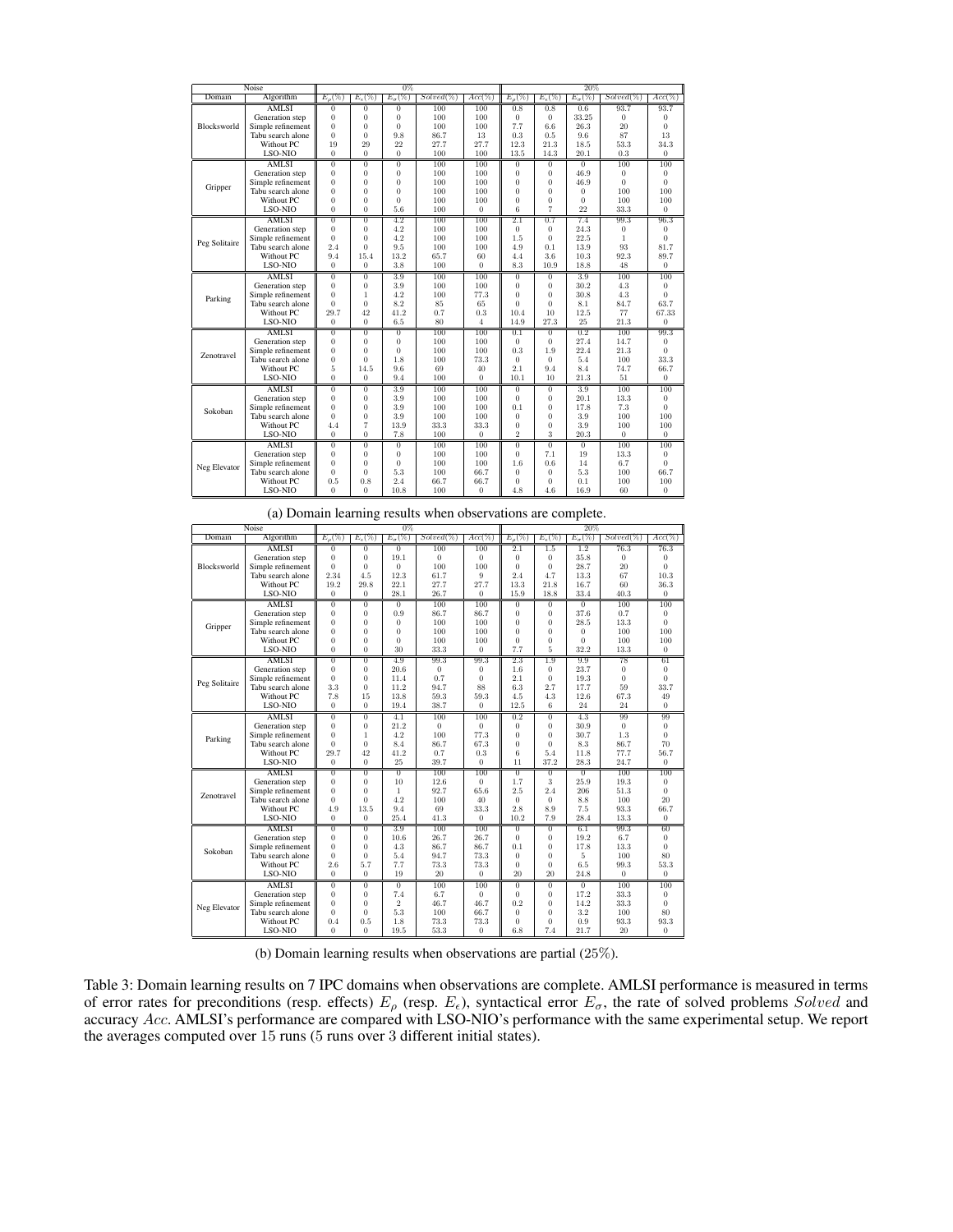show that partial and noisy intermediate observations downgrade the global performances of AMLSI. However, they remain high for all the IPC domains and metrics, and specifically for the accuracy. Despite partial and noisy observations, AMLSI is able to generate accurate PDDL domains.

Moreover, we can observe that the domain including both positive and negative preconditions (Neg-Elevator) is easier to learn that domains including only positive preconditions. This is due to the fact that negative preconditions have a stronger impact on the fitness score of the Tabu search. Then, for domain using only positive preconditions, the easiest domain to learn (Gripper) is a domain with the highest level of compression (see Table - 2) in the induced automaton, and the most difficult domain to learn (Peg Solitaire) is one of the domain with the lowest level of compression.

Ablation study In addition, we perform an ablation study of the AMLSI approach (see Tables 3a and 3b). We test each part of the AMLSI approach independently:

- 1. Generation Step: We learn domains by taking into account only the operator induction step. We can observe that for the majority of domains, this step is sufficient for the first experimental scenario (complete and noiseless observations). However when observations are partial and/or noisy, this step is not able to learn domains.
- 2. Simple refinement: We learn refined domain by taking into account only preconditions/effects precondition steps, i.e. without the Tabu search. As for the generation step, this refinement is generally able to learn domains when observations are complete and noiseless. In addition, this refinement is able to learn some domains (Blocksworld and Gripper) when observations are partial and noiseless. However when observations are noisy, this refinement is not able to learn domains. This is due to the fact that, during the mapping, noisy propositions will delete a large amount of information. The effect refinement steps will therefore no longer be able to detect all of the missing effects. In addition, when observations are noisy, there is a high risk that this step will detect additional effects.
- 3. Tabu search alone: We learn domains with only the Tabu search, i.e. without the operator induction and preconditions/effects refinement steps. We can observe that for the majority of domains, Tabu search alone is not able to learn domains, whatever the experimental scenario. We can also note that the Tabu search alone generally learns the best domains when observations are noisy. Finally we can note that it is the combination of the Tabu search and the effects and preconditions refinement steps that allow AMLSI to learn accurate domains in each experimental scenario.

Grammar induction without pairwise constraints Then, we test a variant of the AMLSI algorithm where the grammar induction was performed without pairwise constraints (noted *Without PC* in Tables 3a and 3b). First of all, we can observe that the results are generally deteriorated for each domain and for each experimental scenario.

The performance gap can be explained by the quality of induced grammar. Indeed, as we have seen in section 4,

RPNI is optimal if and only if samples are "characteristic". The construction of a characteristic sample is not feasible a priori and we can not assume that the dataset generation produces characteristic samples. That implies that grammars induced without PC are more general that grammars induced with PC, and there are therefore more unfeasible sequences, i.e. sequences present in the grammar induced and not present in the ground truth grammar, in grammars induced without PC. These unfeasible sequences causes noises in the effects refinement, i.e. extra effects are detected during the effects refinement step.

Finally, we can note that, when grammars are induced without PC, domains are generally better when observations are noisy. This due to the fact that when observations are noisy, effects refinement step detected less extra effects.

Comparison with LSO-NIO LSO-NIO has been tested with  $I_+$  and  $I_-$ . Random walks including action failures are obtained by merging  $I_+$  and  $I_-$ . Note that, in our experiment LSO-NIO's training set contains between 2000 and 5000 actions with a majority of failed actions, while LSO-NIO was tested with a training set containing 20000 actions with an equal mixture of successful and unsuccessful actions. Also, for our experimentation, there are fewer objects in initial states than for the experimentation of (Mourão et al. 2012).

We can observe in Tables 3a and 3b that AMLSI outperforms LSO-NIO. These results can be explained in several ways. First of all, we generally have a lot of negative information than positive information. This is beneficial for AMLSI because it makes it possible to have a good automaton, and it makes it possible to lead efficiently the Tabu search. This bias LSO-NIO because the updated weights of the different classifiers need more positive information. In addition, LSO-NIO learns effects and preconditions by taking into account actions one by one. While AMLSI, during the Tabu search, learns effects and preconditions by taking into account all action sequences. Finally, we observe that LSO-NIO does not learn static relations in precondition with our samples.

# 6 Conclusion

In this paper we present AMLSI, a novel algorithm to learn PDDL domains. We assume that it is possible to query a system to model and to collect partial and noisy observations. AMLSI is composed of four steps. The first step consists in building two training sets of feasible and infeasible action sequences. In the second step, AMLSI induces a regular grammar. The third step is the generation of the PDDL operators, and the last step refines the generated operators. Our experimental results show that AMLSI successfully learns PDDL domains with high levels of noise and incomplete observations and outperforms baseline algorithm.

The performance of AMLSI depends a lot on the induced regular grammar. If the grammar is too complex, or too simple, AMLSI becomes more sensitive to noise and partial observations. As the complexity of the grammar depends on the initial states, future works will focus on the selection of the initial states. Moreover, it should be possible to bias the training set generation in order to obtain the best possible